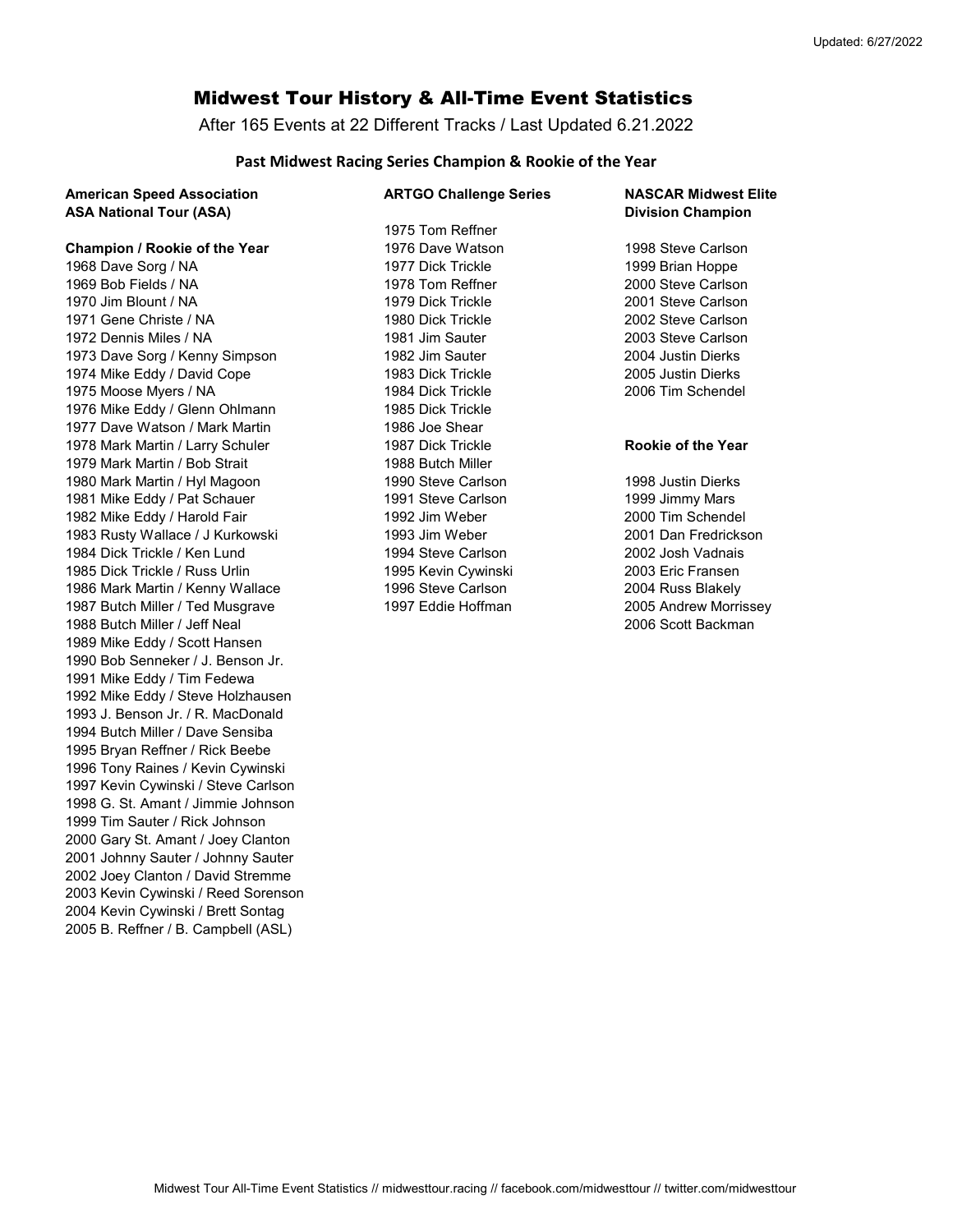# Midwest Tour History & All-Time Event Statistics

After 165 Events at 22 Different Tracks / Last Updated 6.21.2022

## Midwest Tour Champion & Rookie of the Year

#### Midwest Tour Champion (Sanction) Midwest Tour Tracks (Events)

2007 Nathan Haseleu (ASA) **Berlin Raceway (1)** Berlin Raceway (1) 2008 Dan Fredrickson (ASA) Dells Raceway Park (13) 2009 Steve Carlson (ASA) Elko Speedway (13) 2010 Steve Carlson (ASA) Gateway Motorsports Park (2) 2011 Andrew Morrissey (ASA) Common Colden Sands Speedway (2) 2012 Jonathan Eilen (ASA) Grundy County Speedway (11) 2013 Dan Fredrickson (ARCA) **Hawkeye Downs Speedway (8)** Hawkeye Downs Speedway (8) 2014 Ty Majeski (ARCA) **I-94 Raceway (2)** 2015 Ty Majeski (ARCA) **Illiana Motor Speedway (5)** 2016 Ty Majeski (ARCA) Iowa Speedway (4) 2017 Ty Majeski (ARCA) **Jefferson Speedway (6)** Jefferson Speedway (6) 2018 Dalton Zehr (ARCA) LaCrosse Speedway (16)\* 2019 Casey Johnson (ARCA) Madison Int'l Speedway (19) 2020 Casey Johnson (ARCA) Marshfield Motor Speedway (8) 2021 Ty Majeski (ARCA) Milwaukee Mile (7)

### Midwest Tour Rookie of the Year Midwest Tour Rockford Speedway (6)

2007 Jonathan Eilen (ASA) State Park Speedway (12) 2008 Nick Murgic (ASA) 2008 Nick Murgic (ASA) 2009 Jacob Goede (ASA) Wisconsin Int'l Raceway (13) 2010 Ross Kenseth (ASA) 2012 Matt Tifft (ASA) 2013 James Swan (ARCA) 2014 Ty Majeski (ARCA) 2015 Austin Nason (ARCA) 2016 Casey Johnson (ARCA) 2017 Michael Ostdiek (ARCA 2018 Billy Mohn (ARCA) 2019 Gabe Sommers (ARCA) 2021 Luke Fenhaus (ARCA)

Norway Speedway (8) Raceway Park (5) Slinger Super Speedway (1)

2011 Skylar Holzhausen (ASA) \*Non-championship points event(s).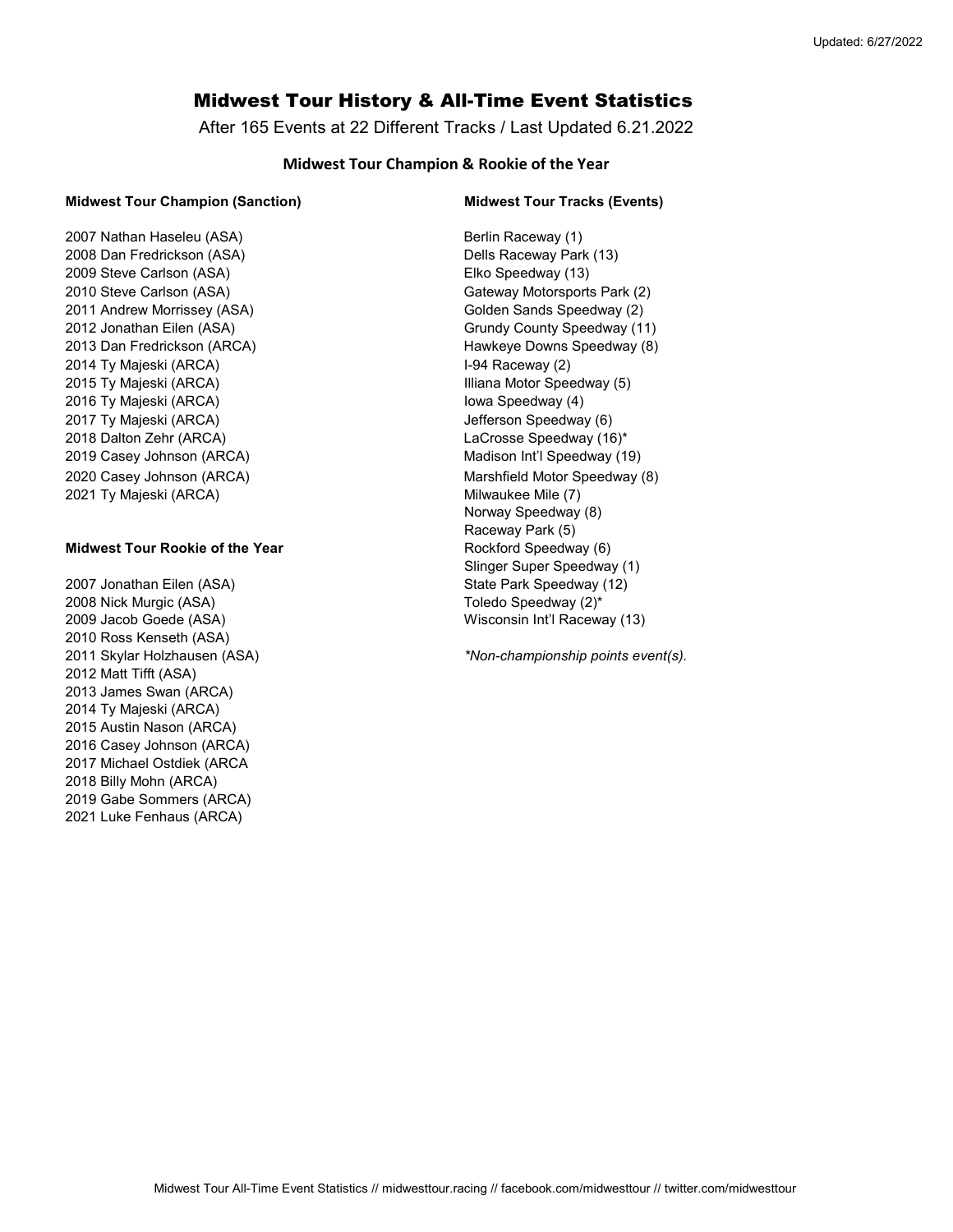## Larry Detjens Sportsmanship Award

Though years have past, champions have been crowned and short track racing has changed, the legend of Larry Detjens still lives on. The 'Larry Detjens Sportsmanship Award' was established by ARTGO in 1987 to ensure that Detjens' contributions to the sport would forever be remembered. Voted on by their peers prior to the final event of the season during Oktoberfest Race Weekend, the award is presented to the racer that best represents

1987 Steve Holzhausen 1999 Brian Hoppe 2011 Griffin McGrath 1988 Scott Hansen 2000 Travis Kvapil 2012 Nathan Haseleu 1989 Dennis Lampman 2001 Tim Schendel 2013 James Swan 1990 Larry Schuler 2002 Josh Vadnais 2014 Cardell Potter 1992 Rick Beebe 2004 Ryan Hansen 2016 Casey Johnson 1993 Larry Schuler 2005 Tim Schendel 2017 Dalton Zehr 1994 J.R. Roahrig 2006 Dave Finney 2018 Paul Shafer Jr. 1995 Jeff Klem 2007 Donny Reuvers 2019 Ryan Farrell 1996 Pierre Goulet 2008 Jamie Iverson 2020 Gabe Sommers 1997 Jason Schuler 2009 Nathan Haseleu 2021 Luke Fenhaus 1998 Pete Moore 2010 Chris Wimmer

1991 Kevin Cywinski 2003 Les Ferris 2015 Skylar Holzhausen



Larry Detjens with John McKarns at Rockford Speedway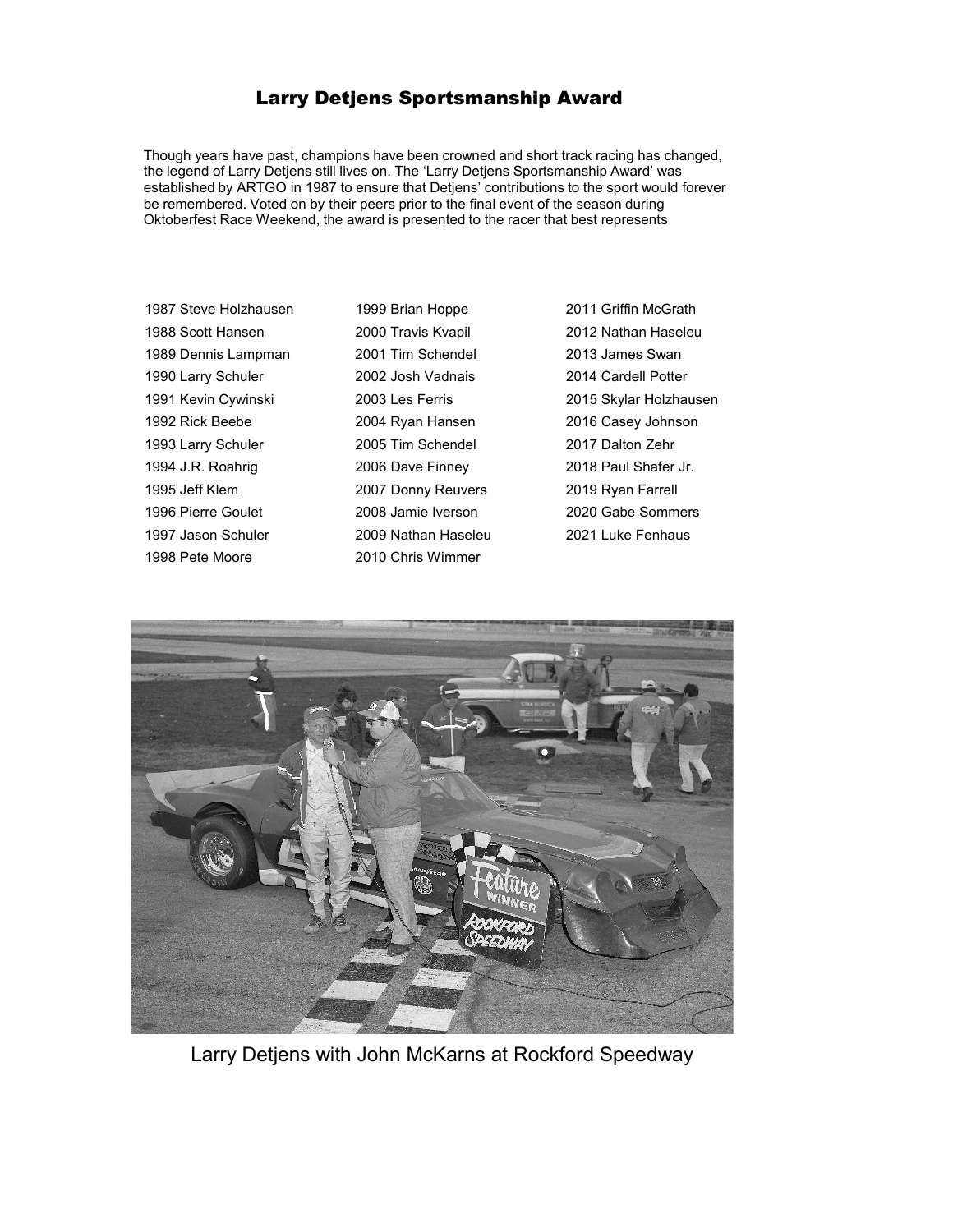## Midwest Tour Cumulative Feature Wins & Fast Qualifier Awards

After 165 Events at 22 Different Tracks / Last Updated 6.21.2022

## Feature Event Wins

| 1  | Ty Majeski              | 29             | 31 | Johnny VanDoorn*     | 1 |
|----|-------------------------|----------------|----|----------------------|---|
| 2  | Dan Fredrickson**       | 16             | 32 | Mark Mackesy         | 1 |
| 3  | <b>Steve Carlson</b>    | 11             | 33 | Matt Kenseth         | 1 |
| 4  | <b>Travis Sauter</b>    | 9              | 34 | Steve Holzhausen     | 1 |
| 5  | Nathan Haseleu          | 9              | 35 | Erik Jones           | 1 |
| 6  | Johnny Sauter           | 7              | 36 | <b>Tim Sauter</b>    | 1 |
| 7  | Casey Johnson           | 7              | 37 | Chris Weinkauf       | 1 |
| 8  | Jonathan Eilen          | 5              | 38 | Nick Murgic          | 1 |
| 9  | <b>Andrew Morrissey</b> | 5              | 39 | Jeff Holtz           | 1 |
| 10 | Donny Reuvers           | 4              | 40 | Dennis Prunty        |   |
| 11 | Ross Kenseth            | 4              | 41 | Derek Kraus          | 1 |
| 12 | <b>Tim Schendel</b>     | 4              | 42 | <b>Gabe Sommers</b>  | 1 |
| 13 | Jamie Iverson           | 4              | 43 | <b>Bubba Pollard</b> | 1 |
| 14 | Kyle Busch              | 3              | 44 | Carson Kvapil        | 1 |
| 15 | Austin Nason            | 3              | 45 | Chase Purdy          | 1 |
| 16 | Dalton Zehr             | 3              | 46 | Justin Mondeik       | 1 |
| 17 | Paul Shafer Jr.         | 3              | 47 | Jeff Choquette       | 1 |
| 18 | Eddie Hoffman           | $\overline{2}$ | 48 | Luke Fenhaus         | 1 |
| 19 | <b>Chris Wimmer</b>     | $\overline{2}$ | 49 | Jacob Nottestad      | 1 |
| 20 | Jacob Goede             | $\overline{2}$ |    |                      |   |
| 21 | Skylar Holzhausen       | $\overline{c}$ |    |                      |   |
| 22 | Brian Campbell*         | $\overline{2}$ |    |                      |   |
| 23 | <b>Ricky Baker</b>      | $\overline{2}$ |    |                      |   |
| 24 | Rich Bickle Jr.         | $\overline{2}$ |    |                      |   |
| 25 | Kenny Richards          | 1              |    |                      |   |
| 26 | <b>Brandon Hill</b>     |                |    |                      |   |
| 27 | <b>Brent Kirchner</b>   |                |    |                      |   |
| 28 | Frank Kreyer            |                |    |                      |   |
| 29 | Jake Ryan               |                |    |                      |   |
| 30 | Jason Weinkauf          | 1              |    |                      |   |
|    |                         |                |    |                      |   |

|                | <b>Feature Event Wins</b> |    |    | <b>Feature Event Wins (Cont.)</b> |  |
|----------------|---------------------------|----|----|-----------------------------------|--|
| 1              | Ty Majeski                | 29 | 31 | Johnny VanDoorn*                  |  |
| 2              | Dan Fredrickson**         | 16 | 32 | Mark Mackesy                      |  |
| 3              | <b>Steve Carlson</b>      | 11 | 33 | Matt Kenseth                      |  |
| 4              | <b>Travis Sauter</b>      | 9  | 34 | Steve Holzhausen                  |  |
| 5              | Nathan Haseleu            | 9  | 35 | Erik Jones                        |  |
| 6              | Johnny Sauter             | 7  | 36 | <b>Tim Sauter</b>                 |  |
| 7              | Casey Johnson             | 7  | 37 | <b>Chris Weinkauf</b>             |  |
| 8              | Jonathan Eilen            | 5  | 38 | Nick Murgic                       |  |
| 9              | <b>Andrew Morrissey</b>   | 5  | 39 | Jeff Holtz                        |  |
| 0              | Donny Reuvers             | 4  | 40 | Dennis Prunty                     |  |
| ∣1             | Ross Kenseth              | 4  | 41 | Derek Kraus                       |  |
| $\overline{2}$ | <b>Tim Schendel</b>       | 4  | 42 | <b>Gabe Sommers</b>               |  |
| 3              | Jamie Iverson             | 4  | 43 | <b>Bubba Pollard</b>              |  |
| 4              | Kyle Busch                | 3  | 44 | Carson Kvapil                     |  |
| 5              | <b>Austin Nason</b>       | 3  | 45 | Chase Purdy                       |  |
| 6              | Dalton Zehr               | 3  | 46 | <b>Justin Mondeik</b>             |  |
| $\overline{7}$ | Paul Shafer Jr.           | 3  | 47 | Jeff Choquette                    |  |
| ∣8             | Eddie Hoffman             | 2  | 48 | Luke Fenhaus                      |  |
| ∣9             | <b>Chris Wimmer</b>       | 2  | 49 | Jacob Nottestad                   |  |

\*Includes ARCA/CRA ARCAMT combined non-championship points event at Toledo Speedway \*\*Includes non-championship points event at LaCrosse Speedway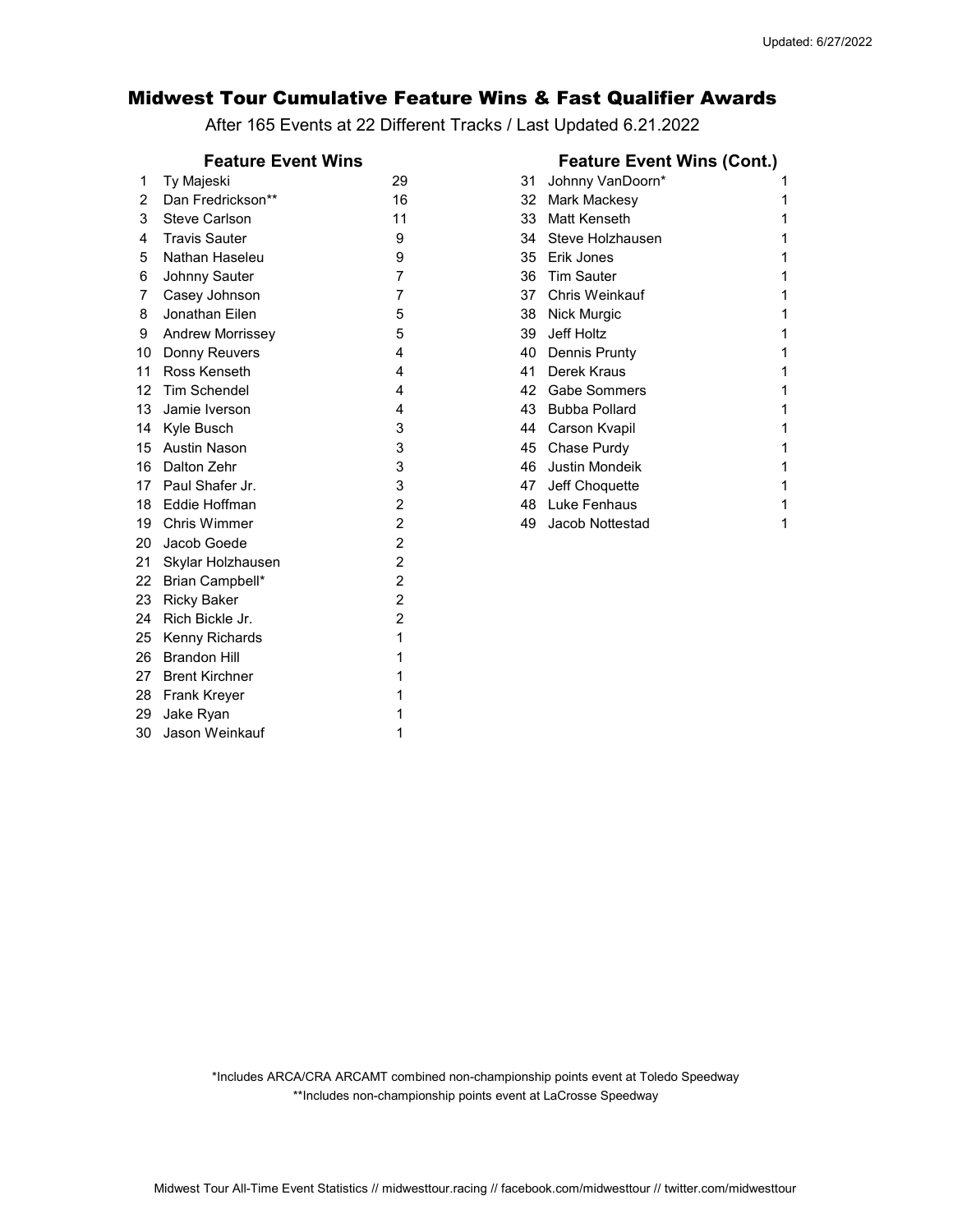## Midwest Tour Cumulative Feature Wins & Fast Qualifier Awards

After 165 Events at 22 Different Tracks / Last Updated 6.21.2022

| 1  | Ty Majeski              | 31             | 31 | Matt Kenseth              | 1 |
|----|-------------------------|----------------|----|---------------------------|---|
| 2  | Dan Fredrickson         | 13             | 32 | <b>Matt Tifft</b>         |   |
| 3  | Chris Weinkauf          | 12             | 33 | <b>Michael Bilderback</b> |   |
| 4  | Nathan Haseleu          | 10             | 34 | <b>Nick Panitzke</b>      | 1 |
| 5  | Chris Wimmer            | 10             | 35 | Ross Kenseth              | 1 |
| 6  | Johnny Sauter           | 8              | 36 | Ryan Johnson              |   |
| 7  | Steve Carlson           | 6              | 37 | Steve Holzhausen          | 1 |
| 8  | Joacob Goede            | 5              | 38 | Skylar Holzhausen         |   |
| 9  | <b>Andrew Morrissey</b> | 4              | 39 | Jeremy Miller             |   |
| 10 | Kyle Busch              | 4              | 40 | Nick Murgic               |   |
| 11 | Paul Schafer Jr.        | 4              | 41 | Anderson Bowen            |   |
| 12 | Austin Nason            | 4              | 42 | Derek Kraus               | 1 |
| 13 | Donny Reuvers           | 3              | 43 | Andy Jones                | 1 |
| 14 | <b>Griffin McGrath</b>  | 3              | 44 | Jeff Holtz                |   |
| 15 | <b>Travis Sauter</b>    | 3              | 45 | <b>Gabe Sommers</b>       | 1 |
| 16 | Dalton Zehr             | 3              | 46 | Josh Vadnais**            | 1 |
| 21 | Luke Fenhaus            | 3              | 47 | <b>Justin Mondeik</b>     | 1 |
| 22 | Casey Johnson           | 3              | 48 | William Byron             | 1 |
| 17 | <b>Tim Schendel</b>     | $\overline{2}$ | 49 | John DeAngelis Jr.        | 1 |
| 18 | <b>Tim Sauter</b>       | $\overline{2}$ |    |                           |   |
| 19 | Johnny Van Doorn*       | $\overline{2}$ |    |                           |   |
| 20 | Jonathan Eilen          | 2              |    |                           |   |
| 23 | <b>Blake Horstman</b>   | 1              |    |                           |   |
| 24 | Brian Campbell*         |                |    |                           |   |
| 25 | <b>Bryan Reffner</b>    |                |    |                           |   |
| 26 | Dan Lensing             |                |    |                           |   |
| 27 | Jeff Kendall            |                |    |                           |   |
| 28 | Jeff Storm              |                |    |                           |   |
| 29 | Jeremy Lepak            |                |    |                           |   |
| 30 | John Hunter Nemechek    |                |    |                           |   |
|    |                         |                |    |                           |   |

|                | <b>Fast Qualifier Awards</b> | <b>Fast Qualifier Awards (Cont.)</b> |    |                       |  |
|----------------|------------------------------|--------------------------------------|----|-----------------------|--|
| 1              | Ty Majeski                   | 31                                   | 31 | Matt Kenseth          |  |
| 2              | Dan Fredrickson              | 13                                   | 32 | Matt Tifft            |  |
| 3              | Chris Weinkauf               | 12                                   | 33 | Michael Bilderback    |  |
| 4              | Nathan Haseleu               | 10                                   | 34 | <b>Nick Panitzke</b>  |  |
| 5              | <b>Chris Wimmer</b>          | 10                                   | 35 | Ross Kenseth          |  |
| 6              | Johnny Sauter                | 8                                    | 36 | Ryan Johnson          |  |
| 7              | <b>Steve Carlson</b>         | 6                                    | 37 | Steve Holzhausen      |  |
| 8              | Joacob Goede                 | 5                                    | 38 | Skylar Holzhausen     |  |
| 9              | <b>Andrew Morrissey</b>      | 4                                    | 39 | Jeremy Miller         |  |
| 0              | Kyle Busch                   | 4                                    | 40 | <b>Nick Murgic</b>    |  |
| $\vert$ 1      | Paul Schafer Jr.             | 4                                    | 41 | Anderson Bowen        |  |
| $\overline{2}$ | Austin Nason                 | 4                                    | 42 | Derek Kraus           |  |
| Ι3             | Donny Reuvers                | 3                                    | 43 | Andy Jones            |  |
| 4              | <b>Griffin McGrath</b>       | 3                                    | 44 | Jeff Holtz            |  |
| 5              | <b>Travis Sauter</b>         | 3                                    | 45 | <b>Gabe Sommers</b>   |  |
| 16             | Dalton Zehr                  | 3                                    | 46 | Josh Vadnais**        |  |
| 21             | Luke Fenhaus                 | 3                                    | 47 | <b>Justin Mondeik</b> |  |
| $^{22}$        | Casey Johnson                | 3                                    | 48 | William Byron         |  |
| $\overline{7}$ | <b>Tim Schendel</b>          | 2                                    | 49 | John DeAngelis Jr.    |  |

\*\*Includes non-championship points event at LaCrosse Speedway \*Includes ARCA/CRA ARCAMT combined non-championship points event at Toledo Speedway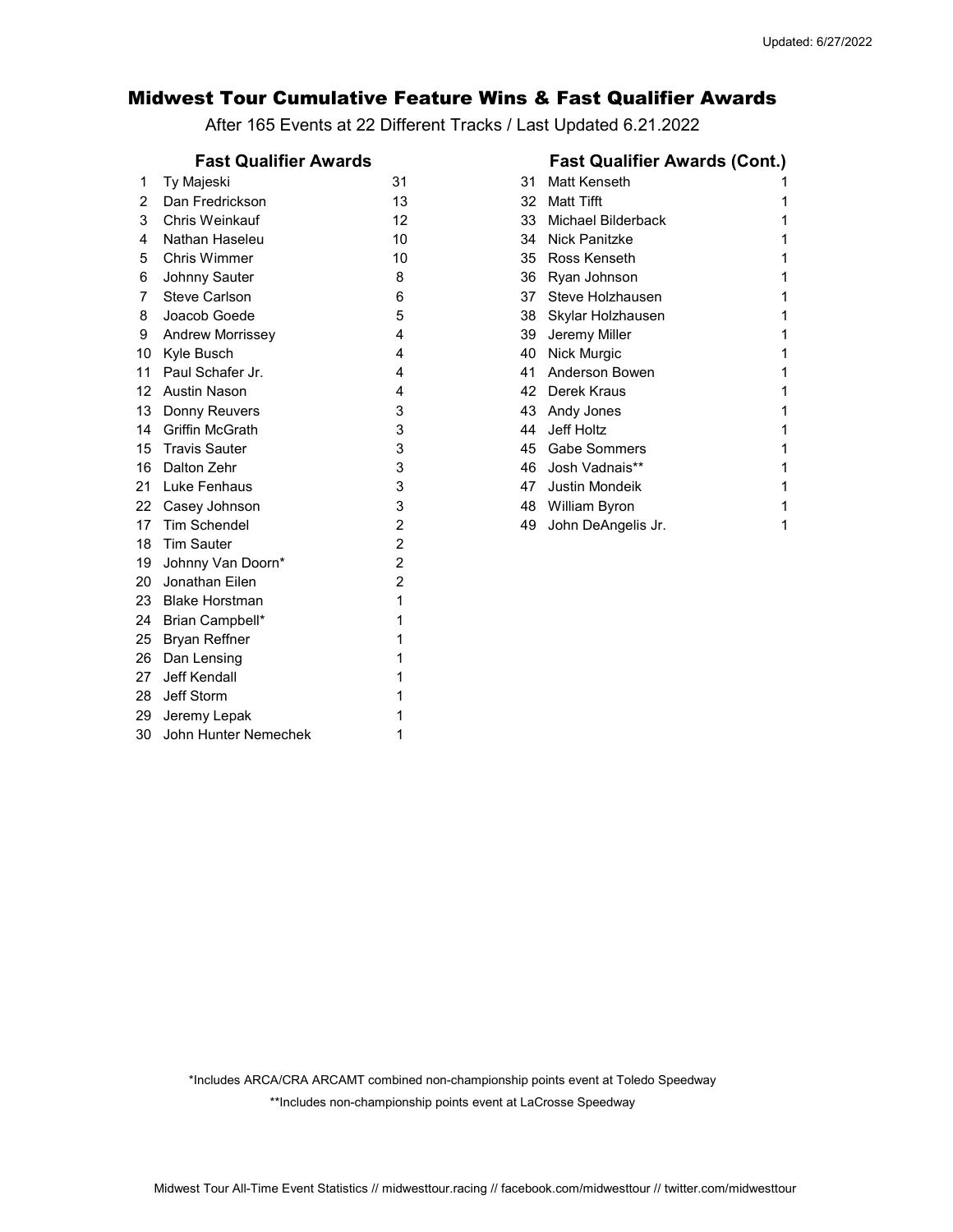# Midwest Tour Event Breakdown

After 165 Events at 22 Different Tracks / Last Updated 6.21.2022

| #   | <b>Date</b> |    | Cars Track                    | Location            | Winner                  | <b>Fast Qualifier</b> | Time   |
|-----|-------------|----|-------------------------------|---------------------|-------------------------|-----------------------|--------|
| 165 | 6/19/2022   | 27 | Milwaukee Mile                | West Allis, WI      | Casey Johnson           | Johnny Sauter         |        |
| 164 | 5/28/2022   | 19 | Jefferson Speedway            | Jefferson, WI       | Jacob Nottestad         | Casey Johnson         | 13.230 |
| 163 | 5/1/2022    | 29 | Madison Int'l Speedway        | Oregon, WI          | Casey Johnson           | John DeAngelis Jr.    | 17.304 |
| 162 | 4/24/2022   | 33 | Slinger Super Speedway        | Slinger, WI         | Luke Fenhaus            | Luke Fenhaus          | 11.227 |
| 161 | 10/9/2021   | 34 | LaCrosse Speedway             | West Salem, WI      | Casey Johnson           | Ty Majeski            | 18.476 |
| 160 | 9/4/2021    | 31 | Dells Raceway Park            | Wisconsin Dells, WI | Rich Bickle Jr.         | Casey Johnson         | 13.086 |
| 159 | 8/27/2021   | 33 | Madison Int'l Speedway        | Oregon, WI          | Casey Johnson           | <b>William Byron</b>  | 17.366 |
| 158 | 8/21/2021   | 17 | Hawkeye Downs Speedway        | Cedar Rapids, IA    | Ty Majeski              | Ty Majeski            | 18.216 |
| 157 | 8/3/2021    | 34 | Wisconsin Int'l Raceway       | Kaukauna, WI        | Paul Shafer Jr.         | Ty Majeski            | 18.706 |
| 156 | 7/24/2021   | 23 | State Park Speedway           | Wausau, WI          | Ty Majeski              | Ty Majeski            | 13.500 |
| 155 | 6/19/2021   | 35 | Milwaukee Mile                | West Allis, WI      | Ty Majeski              | Ty Majeski            | 28.890 |
| 154 | 5/29/2021   | 27 | Jefferson Speedway            | Jefferson, WI       | Ty Majeski              | Luke Fenhaus          | 13.394 |
| 153 | 5/2/2021    | 32 | Madison Int'l Speedway        | Oregon, WI          | Rich Bickle Jr.         | Luke Fenhaus          | 17.288 |
| 152 | 10/11/2020  | 32 | LaCrosse Speedway             | West Salem, WI      | Ty Majeski              | Ty Majeski            | 18.540 |
| 151 | 9/5/2020    | 33 | <b>Dells Raceway Park</b>     | Wisconsin Dells, WI | <b>Johnny Sauter</b>    | <b>Justin Mondeik</b> | 13.276 |
| 150 | 8/22/2020   | 23 | <b>Grundy County Speedway</b> | Morris, IL          | Paul Shafer Jr.         | Jonathan Eilen        | 14.816 |
| 149 | 8/4/2020    | 37 | Wisconsin Int'l Raceway       | Kaukauna, WI        | Ty Majeski              | Ty Majeski            | 18.918 |
| 148 | 7/25/2020   | 27 | State Park Speedway           | Wausau, WI          | Justin Mondeik          | Dan Fredrickson       | 13.583 |
| 147 | 10/6/2019   | 31 | LaCrosse Speedway             | West Salem, WI      | Ty Majeski              | Dan Fredrickson       | 18.586 |
| 146 | 8/31/2019   | 22 | Dells Raceway Park            | Wisconsin Dells, WI | Ty Majeski              | Ty Majeski            | 13.075 |
| 145 | 8/16/2019   | 26 | Madison Int'l Speedway        | Oregon, WI          | Ty Majeski              | Ty Majeski            | 17.426 |
| 144 | 8/6/2019    | 29 | Wisconsin Int'l Raceway       | Kaukauna, WI        | Ty Majeski              | Gabe Sommers          | 19.069 |
| 143 | 7/27/2019   | 21 | <b>State Park Speedway</b>    | Wausau, WI          | Gabe Sommers            | <b>Austin Nason</b>   | 13.614 |
| 142 | 6/29/2019   | 22 | Rockford Speedway             | Loves Park, IL      | Casey Johnson           | Austin Nason          | 13.028 |
| 141 | 6/16/2019   | 36 | Milwaukee Mile                | West Allis, WI      | Austin Nason            | Ty Majeski            | 28.350 |
| 140 | 5/25/2019   | 20 | Jefferson Speedway            | Jefferson, WI       | Casey Johnson           | Austin Nason          | 13.661 |
| 139 | 5/5/2019    | 27 | Madison Int'l Speedway        | Oregon, WI          | <b>Bubba Pollard</b>    | Casey Johnson         | 17.472 |
| 138 | 10/7/2018   | 31 | LaCrosse Speedway             | West Salem, WI      | <b>Andrew Morrissey</b> | Ty Majeski            | 18.623 |
| 137 | 9/1/2018    | 23 | Dells Raceway Park            | Wisconsin Dells, WI | <b>Johnny Sauter</b>    | Dalton Zehr           | 13.179 |
| 136 | 8/25/2018   | 29 | <b>Grundy County Speedway</b> | Morris, IL          | Dalton Zehr             | Paul Shafer Jr.       | 14.870 |
| 135 | 8/18/2018   | 25 | Golden Sands Speedway         | Plover, WI          | <b>Carson Kvapil</b>    | Paul Shafer Jr.       | 12.070 |
| 134 | 8/7/2018    | 39 | Wisconsin Int'l Raceway       | Kaukauna, WI        | Chase Purdy             | Ty Majeski            | 19.134 |
| 133 | 6/30/2018   | 23 | Rockford Speedway             | Loves Park, IL      | <b>Austin Nason</b>     | Dalton Zehr           | 12.913 |
| 132 | 5/26/2018   | 21 | Jefferson Speedway            | Jefferson, WI       | Paul Shafer Jr.         | Paul Shafer Jr.       | 13.569 |
| 131 | 5/19/2018   | 20 | <b>State Park Speedway</b>    | Wausau, WI          | <b>Andrew Morrissey</b> | Chris Weinkauf        | 13.561 |
| 130 | 5/6/2018    | 30 | Madison Int'l Speedway        | Oregon, WI          | Austin Nason            | Johnny VanDoorn       | 17.407 |
| 129 | 10/8/2017   | 36 | LaCrosse Speedway             | West Salem, WI      | Johnny Sauter           | Johnny Sauter         | 18.675 |
| 128 | 9/23/2017   | 24 | Elko Speedway                 | Elko, MN            | Dalton Zehr             | Chris Weinkauf        | 13.660 |
| 127 | 9/2/2017    | 31 | Dells Raceway Park            | Wisconsin Dells, WI | Ty Majeski              | Ty Majeski            | 13.325 |
| 126 | 8/12/2017   | 26 | Golden Sands Speedway         | Plover, WI          | Dalton Zehr             | Dalton Zehr           | 12.006 |
| 125 | 8/1/2017    | 37 | Wisconsin Int'l Raceway       | Kaukauna, WI        | Casey Johnson           | Kyle Busch            | 19.189 |
| 124 | 7/15/2017   | 24 | <b>Grundy County Speedway</b> | Morris, IL          | <b>Ricky Baker</b>      | Austin Nason          | 14.860 |
| 123 | 7/1/2017    | 22 | Rockford Speedway             | Loves Park, IL      | Ty Majeski              | Ty Majeski            | 12.951 |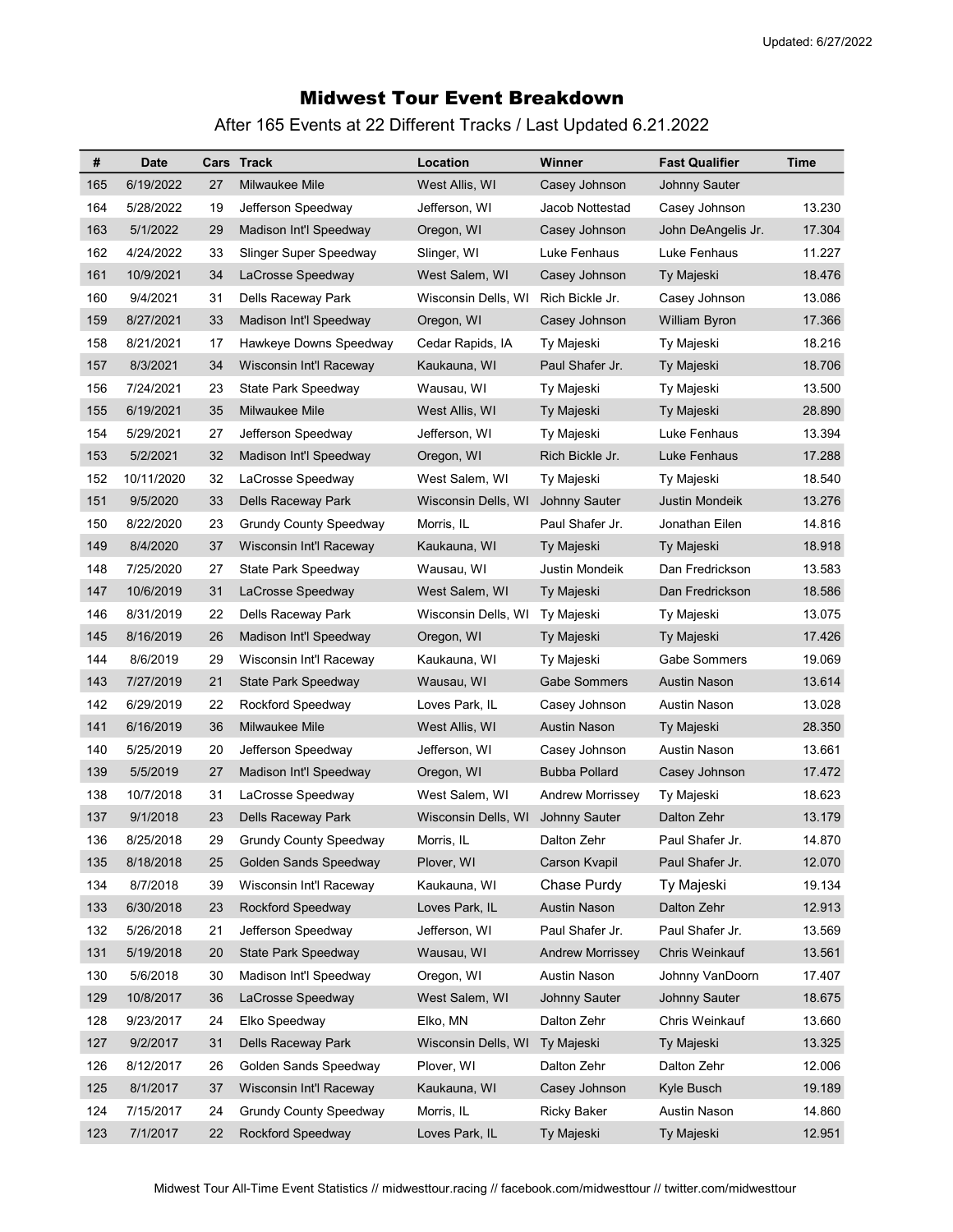| 122 | 6/17/2017  | 22 | Gateway Motorsports Park      | Madison, IL         | Ty Majeski              | Ty Majeski              | 32.925 |
|-----|------------|----|-------------------------------|---------------------|-------------------------|-------------------------|--------|
| 121 | 6/11/2017  | 25 | Marshfield Motor Speedway     | Marshfield, WI      | Ty Majeski              | Chris Weinkauf          | 18.072 |
| 120 | 5/27/2017  | 22 | Jefferson Speedway            | Jefferson, WI       | Ty Majeski              | Ty Majeski              | 13.439 |
| 119 | 5/21/2017  | 25 | <b>State Park Speedway</b>    | Wausau, WI          | Ty Majeski              | <b>Andrew Morrissey</b> | 13.698 |
| 118 | 5/7/2017   | 36 | Madison Int'l Speedway        | Oregon, WI          | <b>Andrew Morrissey</b> | Dan Fredrickson         | 17.486 |
| 117 | 10/9/2016  | 35 | LaCrosse Speedway             | West Salem, WI      | Ty Majeski              | Dan Fredrickson         | 18.508 |
| 116 | 9/24/2016  | 28 | Elko Speedway                 | Elko, MN            | Dan Fredrickson         | Ty Majeski              | 13.736 |
| 115 | 9/3/2016   | 28 | Dells Raceway Park            | Wisconsin Dells, WI | Derek Kraus             | Jeff Holtz              | 13.237 |
| 114 | 8/13/2016  | 21 | Marshfield Motor Speedway     | Marshfield, WI      | Ty Majeski              | Chris Weinkauf          | 18.007 |
| 113 | 8/2/2016   | 31 | Wisconsin Int'l Raceway       | Kaukauna, WI        | <b>Dennis Prunty</b>    | Ty Majeski              | 19.192 |
| 112 | 7/15/2016  | 26 | <b>Grundy County Speedway</b> | Morris, IL          | Ty Majeski              | Andy Jones              | 14.865 |
| 111 | 6/25/2016  | 16 | Gateway Motorsports Park      | Madison, IL         | Ty Majeski              | Ty Majeski              | 33.267 |
| 110 | 6/11/2016  | 22 | Rockford Speedway             | Loves Park, IL      | Jeff Holtz              | Paul Shafer Jr.         | 12.976 |
| 109 | 5/14/2016  | 26 | State Park Speedway           | Wausau, WI          | Ty Majeski              | Derek Kraus             | 13.634 |
| 108 | 5/1/2016   | 24 | Madison Int'l Speedway        | Oregon, WI          | Ty Majeski              | Ty Majeski              | 17.496 |
| 107 | 10/11/2015 | 38 | LaCrosse Speedway             | West Salem, WI      | Dan Fredrickson         | Ty Majeski              | 18.900 |
| 106 | 9/26/2015  | 31 | Elko Speedway                 | Elko, MN            | Ty Majeski              | Dan Fredrickson         | 13.595 |
| 105 | 9/5/2015   | 21 | Hawkeye Downs Speedway        | Cedar Rapids, IA    | Ty Majeski              | Ty Majeski              | 18.374 |
| 104 | 8/14/2015  | 18 | Norway Speedway               | Norway, MI          | Ty Majeski              | Ty Majeski              | 14.270 |
| 103 | 8/4/2015   | 32 | Wisconsin Int'l Raceway       | Kaukauna, WI        | <b>Nick Murgic</b>      | Johnny Sauter           | 19.026 |
| 102 | 7/17/2015  | 26 | <b>Grundy County Speedway</b> | Morris, IL          | Eddie Hoffman           | Ty Majeski              | 15.025 |
| 101 | 6/28/2015  | 19 | Rockford Speedway             | Loves Park, IL      | Ty Majeski              | Ty Majeski              | 12.973 |
| 100 | 5/25/2015  | 34 | Illiana Motor Speedway        | Schereville, IN     | Ricky Baker             | Ty Majeski              | 19.425 |
| 99  | 5/16/2015  | 20 | State Park Speedway           | Wausau, WI          | Ty Majeski              | Tim Sauter              | 13.349 |
| 98  | 5/3/2015   | 30 | Madison Int'l Speedway        | Oregon, WI          | Johnny Sauter           | Chris Weinkauf          | 17.647 |
| 97  | 10/5/2014  | 32 | LaCrosse Speedway             | West Salem, WI      | <b>Travis Sauter</b>    | Ty Majeski              | 18.939 |
| 96  | 9/20/2014  | 31 | Elko Speedway                 | Elko, MN            | Dan Fredrickson         | Dan Fredrickson         | 13.700 |
| 95  | 8/15/2014  | 17 | Norway Speedway               | Norway, MI          | Nathan Haseleu          | Chris Weinkauf          | 14.460 |
| 94  | 8/9/2014   | 22 | Wisconsin Int'l Raceway       | Kaukauna, WI        | Johnny Sauter           | Ty Majeski              | 19.296 |
| 93  | 7/5/2014   | 17 | Hawkeye Downs Speedway        | Cedar Rapids, IA    | Ty Majeski              | Ty Majeski              | 18.360 |
| 92  | 6/28/2014  | 22 | Dells Raceway Park            | Wisconsin Dells, WI | <b>Travis Sauter</b>    | <b>Travis Sauter</b>    | 13.301 |
| 91  | 6/20/2014  | 22 | <b>Grundy County Speedway</b> | Morris, IL          | Chris Weinkauf          | Ty Majeski              | 15.042 |
| 90  | 6/8/2014   | 37 | Milwaukee Mile                | West Allis, WI      | Erik Jones              | Anderson Bowen          | 28.528 |
| 89  | 5/26/2014  | 27 | Illiana Motor Speedway        | Schereville, IN     | Ty Majeski              | Chris Weinkauf          | 19.263 |
| 88  | 5/17/2014  | 27 | State Park Speedway           | Wausau, WI          | <b>Tim Sauter</b>       | <b>Tim Sauter</b>       | 13.703 |
| 87  | 5/4/2014   | 31 | Madison Int'l Speedway        | Oregon, WI          | Nathan Haseleu          | Nick Murgic             | 17.299 |
| 86  | 4/12/2014  | 42 | Toledo Speedway*              | Toledo, OH          | Brian Campbell          | Chad Finley             | 15.436 |
| 85  | 10/5/2013  | 44 | LaCrosse Speedway             | West Salem, WI      | Nathan Haseleu          | <b>Johnny Sauter</b>    | 18.760 |
| 84  | 9/21/2013  | 29 | Elko Speedway                 | Elko, MN            | <b>Andrew Morrissey</b> | Jacob Goede             | 13.620 |
| 83  | 8/31/2013  | 29 | Marshfield Motor Speedway     | Marshfield, WI      | Steve Holzhausen        | Ty Majeski              | 18.141 |
| 82  | 8/16/2013  | 21 | Norway Speedway               | Norway, MI          | Nathan Haseleu          | Chris Weinkauf          | 14.302 |
| 81  | 8/11/2013  | 34 | Madison Int'l Speedway        | Oregon, WI          | <b>Travis Sauter</b>    | Jeremy Miller           | 17.368 |
| 80  | 7/19/2013  | 25 | <b>Grundy County Speedway</b> | Morris, IL          | Jonathan Eilen          | Chris Wimmer            | 14.705 |
| 79  | 7/9/2013   | 59 | Milwaukee Mile                | West Allis, WI      | Kyle Busch              | Kyle Busch              | 28.695 |
| 78  | 6/29/2013  | 29 | Marshfield Motor Speedway     | Marshfield, WI      | Skylar Holzhausen       | Skylar Holzhausen       | 17.980 |
| 77  | 6/8/2013   | 26 | Dells Raceway Park            | Wisconsin Dells, WI | Dan Fredrickson         | Nathan Haseleu          | 13.213 |
| 76  | 5/18/2013  | 27 | State Park Speedway           | Wausau, WI          | Dan Fredrickson         | Dan Fredrickson         | 13.649 |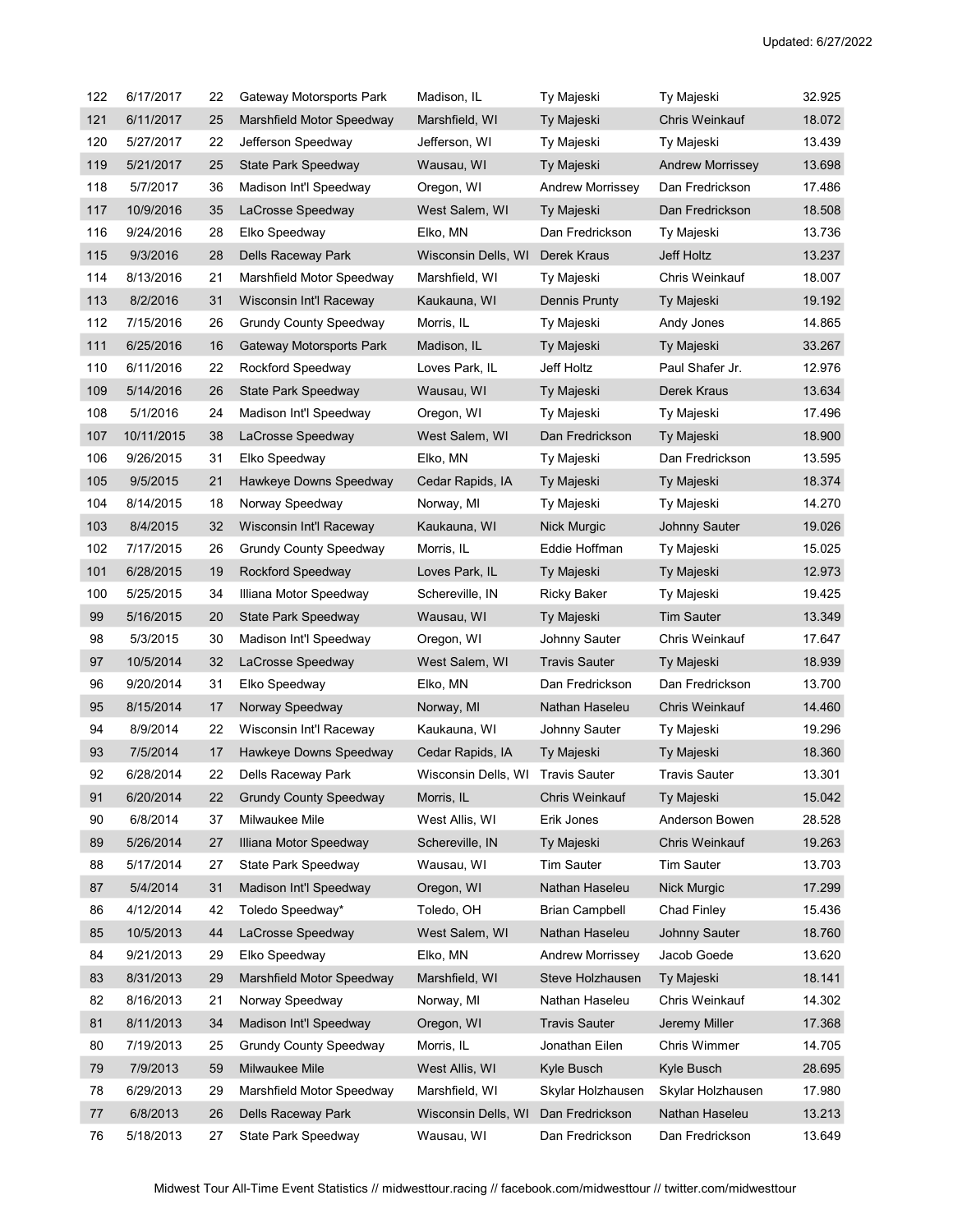| 75 | 5/5/2013   | 35 | Madison Int'l Speedway        | Oregon, WI          | <b>Travis Sauter</b>    | Johnny Sauter           | 17.604 |
|----|------------|----|-------------------------------|---------------------|-------------------------|-------------------------|--------|
| 74 | 4/20/2013  | 43 | Toledo Speedway*              | Toledo, OH          | Johnny VanDoorn         | Johnny VanDoorn         | 15.197 |
| 73 | 10/7/2012  | 35 | LaCrosse Speedway             | West Salem, WI      | <b>Travis Sauter</b>    | Jeff Storm              | 18.527 |
| 72 | 9/22/2012  | 22 | Elko Speedway                 | Elko, MN            | Dan Fredrickson         | Dan Fredrickson         | 13.581 |
| 71 | 9/14/2012  | 34 | lowa Speedway                 | Newton, IA          | <b>Brent Kirchner</b>   | <b>Griffin McGrath</b>  | 23.107 |
| 70 | 8/18/2012  | 22 | Elko Speedway                 | Elko, MN            | <b>Travis Sauter</b>    | Chris Wimmer            | 13.536 |
| 69 | 8/11/2012  | 23 | Norway Speedway               | Norway, MI          | Nathan Haseleu          | Chris Weinkauf          | 14.234 |
| 68 | 8/5/2012   | 31 | Madison Int'l Speedway        | Oregon, WI          | <b>Travis Sauter</b>    | Nathan Haseleu          | 17.575 |
| 67 | 7/20/2012  | 18 | <b>Grundy County Speedway</b> | Morris, IL          | Eddie Hoffman           | <b>Chris Wimmer</b>     | 14.741 |
| 66 | 6/30/2012  | 23 | Marshfield Motor Speedway     | Marshfield, WI      | Jonathan Eilen          | Chris Wimmer            | 17.990 |
| 65 | 6/12/2012  | 42 | Milwaukee Mile                | West Allis, WI      | <b>Travis Sauter</b>    | John Hunter Nemeche     | 29.004 |
| 64 | 6/2/2012   | 26 | <b>Berlin Raceway</b>         | Marne, MI           | Brian Campbell          | <b>Brian Campbell</b>   | 15.853 |
| 63 | 5/18/2012  | 29 | <b>State Park Speedway</b>    | Wausau, WI          | Dan Fredrickson         | <b>Matt Tifft</b>       | 13.467 |
| 62 | 5/12/2012  | 33 | Madison Int'l Speedway        | Oregon, WI          | <b>Andrew Morrissey</b> | Chris Wimmer            | 17.245 |
| 61 | 10/9/2011  | 41 | LaCrosse Speedway             | West Salem, WI      | <b>Johnny Sauter</b>    | <b>Griffin McGrath</b>  | 18.933 |
| 60 | 10/2/2011  | 29 | Rockford Speedway             | Loves Park, IL      | Steve Carlson           | Chris Wimmer            | 12.963 |
| 59 | 8/21/2011  | 24 | Raceway Park                  | Shakopee, MN        | Nathan Haseleu          | Nick Panitzke           | 13.519 |
| 58 | 8/12/2011  | 31 | Hawkeye Downs Speedway        | Cedar Rapids, IA    | Jonathan Eilen          | <b>Andrew Morrissey</b> | 18.386 |
| 57 | 8/5/2011   | 29 | Iowa Speedway                 | Newton, IA          | Jeff Choquette          | Nathan Haseleu          | 23.813 |
| 56 | 7/9/2011   | 27 | Elko Speedway                 | Elko, MN            | Skylar Holzhausen       | Chris Weinkauf          | 13.745 |
| 55 | 7/2/2011   | 30 | Marshfield Motor Speedway     | Marshfield, WI      | Jason Weinkauf          | Jacob Goede             | 18.212 |
| 54 | 6/24/2011  | 30 | State Park Speedway           | Wausau, WI          | Mark Mackesy            | Jonathan Eilen          | 13.834 |
| 53 | 6/18/2011  | 34 | Illiana Motor Speedway        | Schereville, IN     | Ross Kenseth            | <b>Andrew Morrissey</b> | 19.483 |
| 52 | 6/3/2011   | 40 | <b>Grundy County Speedway</b> | Morris, IL          | Ross Kenseth            | Chris Weinkauf          | 15.190 |
| 51 | 5/15/2011  | 34 | Wisconsin Int'l Raceway       | Kaukauna, WI        | <b>Tim Schendel</b>     | <b>Andrew Morrissey</b> | 19.318 |
| 50 | 5/1/2011   | 37 | Madison Int'l Speedway        | Oregon, WI          | Ross Kenseth            | <b>Bryan Reffner</b>    | 17.672 |
| 49 | 10/10/2010 | 40 | LaCrosse Speedway             | West Salem, WI      | Dan Fredrickson         | <b>Griffin McGrath</b>  | 19.165 |
| 48 | 9/5/2010   | 31 | Norway Speedway               | Norway, MI          | Jamie Iverson           | Chris Weinkauf          | 14.292 |
| 47 | 8/21/2010  | 32 | Marshfield Motor Speedway     | Marshfield, WI      | <b>Chris Wimmer</b>     | Nathan Haseleu          | 18.228 |
| 46 | 8/14/2010  | 31 | Dells Raceway Park            | Wisconsin Dells, WI | Tim Schendel            | Chris Wimmer            | 13.253 |
| 45 | 8/3/2010   | 35 | Wisconsin Int'l Raceway       | Kaukauna, WI        | <b>Johnny Sauter</b>    | <b>Johnny Sauter</b>    | 19.579 |
| 44 | 7/18/2010  | 26 | Raceway Park                  | Shakopee, MN        | Nathan Haseleu          | Michael Bilderback      | 13.616 |
| 43 | 6/29/2010  | 41 | Madison Int'l Speedway        | Oregon, WI          | Matt Kenseth            | Matt Kenseth            | 17.640 |
| 42 | 6/19/2010  | 37 | Illiana Motor Speedway        | Schereville, IN     | Steve Carlson           | Ross Kenseth            | 19.549 |
| 41 | 6/11/2010  | 33 | Hawkeye Downs Speedway        | Cedar Rapids, IA    | <b>Steve Carlson</b>    | <b>Steve Carlson</b>    | 18.459 |
| 40 | 6/6/2010   | 35 | Elko Speedway                 | Elko, MN            | Ross Kenseth            | Donny Reuvers           | 13.668 |
| 39 | 5/2/2010   | 41 | Madison Int'l Speedway        | Oregon, WI          | <b>Steve Carlson</b>    | Chris Wimmer            | 17.578 |
| 38 | 10/11/2009 | 40 | LaCrosse Speedway             | West Salem, WI      | <b>Travis Sauter</b>    | Steve Carlson           | 18.944 |
| 37 | 9/26/2009  | 32 | Elko Speedway                 | Elko, MN            | Dan Fredrickson         | Jacob Goede             | 13.762 |
| 36 | 9/6/2009   | 27 | Norway Speedway               | Norway, MI          | Jamie Iverson           | Steve Carlson           | 14.381 |
| 35 | 8/16/2009  | 31 | Raceway Park                  | Shakopee, MN        | Donny Reuvers           | Ryan Johnson            | 13.500 |
| 34 | 8/4/2009   | 32 | Wisconsin Int'l Raceway       | Kaukauna, WI        | Steve Carlson           | Nathan Haseleu          | 19.404 |
| 33 | 7/18/2009  | 30 | <b>Dells Raceway Park</b>     | Wisconsin Dells, WI | <b>Frank Kreyer</b>     | Jeff Kendall            | 13.455 |
| 32 | 7/3/2009   | 34 | Hawkeye Downs Speedway        | Cedar Rapids, IA    | Steve Carlson           | Nathan Haseleu          | 18.370 |
| 31 | 6/20/2009  | 28 | Illiana Motor Speedway        | Schereville, IN     | Jacob Goede             | Nathan Haseleu          | 19.404 |
| 30 | 5/30/2009  | 42 | Dells Raceway Park            | Wisconsin Dells, WI | Steve Carlson           | Dan Fredrickson         | 13.404 |
| 29 | 5/23/2009  | 38 | Elko Speedway                 | Elko, MN            | <b>Steve Carlson</b>    | Steve Carlson           | 13.662 |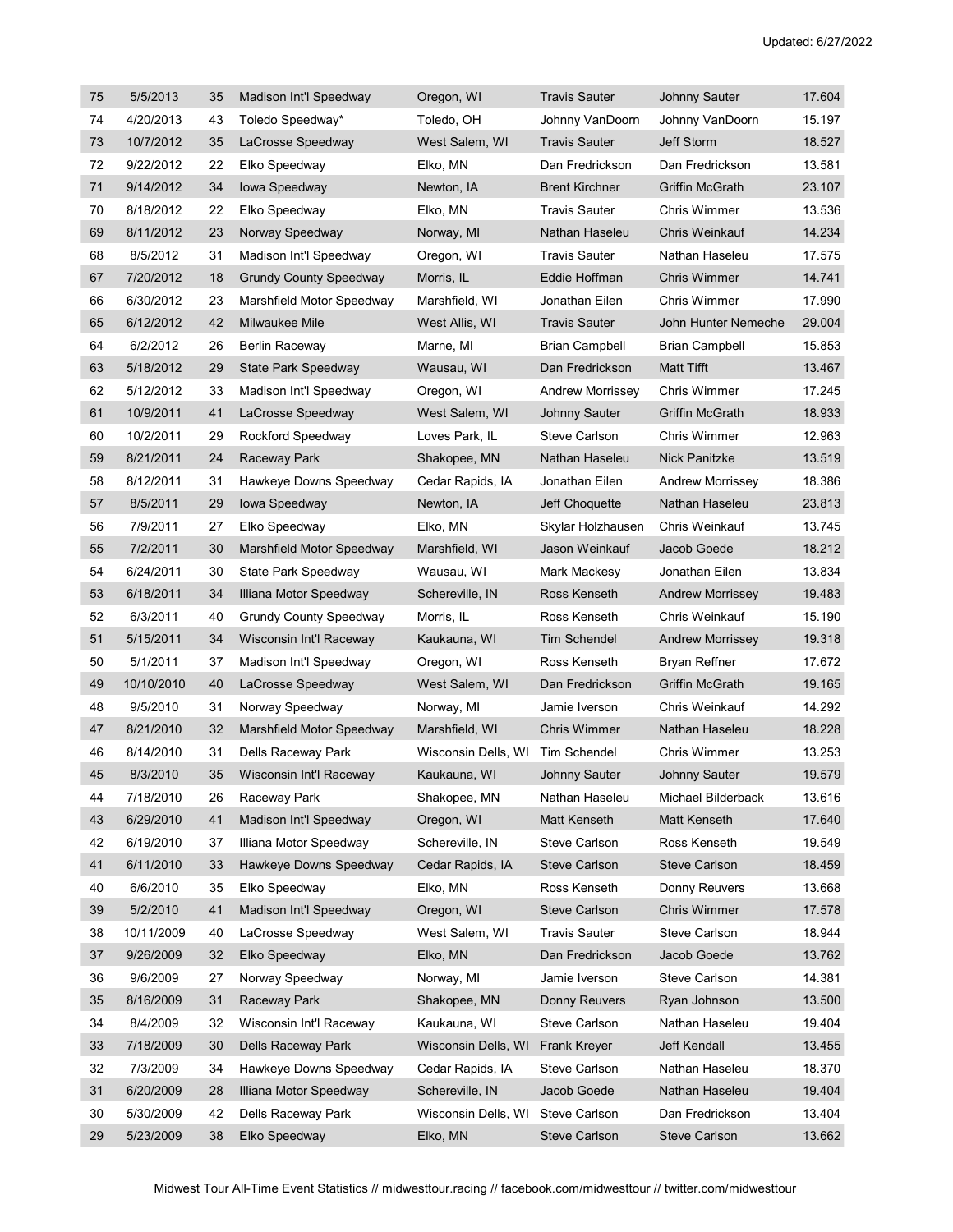| 28           | 5/16/2009 | 41 | Iowa Speedway                 | Newton, IA          | Chris Wimmer         | <b>Tim Schendel</b>   | 23.425 |
|--------------|-----------|----|-------------------------------|---------------------|----------------------|-----------------------|--------|
| 27           | 5/3/2009  | 43 | Madison Int'l Speedway        | Oregon, WI          | Nathan Haseleu       | Jeremy Lepak          | 17.661 |
| 26           | 10/5/2008 | 48 | LaCrosse Speedway             | West Salem, WI      | Dan Fredrickson      | <b>Steve Carlson</b>  | 18.723 |
| 25           | 9/7/2008  | 32 | Marshfield Motor Speedway     | Marshfield, WI      | <b>Tim Schendel</b>  | <b>Donny Reuvers</b>  | 17.809 |
| 24           | 8/31/2008 | 31 | Norway Speedway               | Norway, MI          | Jamie Iverson        | Chris Wimmer          | 14.284 |
| 23           | 8/24/2008 | 39 | <b>Milwaukee Mile</b>         | West Allis, WI      | Kyle Busch           | Kyle Busch            | 29.576 |
| 22           | 8/17/2008 | 33 | Raceway Park                  | Shakopee, MN        | Donny Reuvers        | <b>Travis Sauter</b>  | 13.354 |
| 21           | 8/5/2008  | 38 | Wisconsin Int'l Raceway       | Kaukauna, WI        | <b>Steve Carlson</b> | Kyle Busch            | 19.268 |
| 20           | 7/20/2008 | 31 | Iowa Speedway                 | Newton, IA          | <b>Tim Schendel</b>  | <b>Tim Schendel</b>   | 22.919 |
| 19           | 7/18/2008 | 36 | Hawkeye Downs Speedway        | Cedar Rapids, IA    | <b>Steve Carlson</b> | <b>Johnny Sauter</b>  | 18.427 |
| 18           | 7/5/2008  | 39 | I-94 Raceway                  | Sauk Centre, MN     | Dan Fredrickson      | Chris Wimmer          | 16.760 |
| 17           | 6/22/2008 | 30 | <b>Grundy County Speedway</b> | Morris, IL          | Donny Reuvers        | Johnny Sauter         | 14.960 |
| 16           | 6/1/2008  | 41 | Dells Raceway Park            | Wisconsin Dells, WI | Donny Reuvers        | Dan Fredrickson       | 13.234 |
| 15           | 5/17/2008 | 28 | Jefferson Speedway            | Jefferson, WI       | Jonathan Eilen       | <b>Blake Horstman</b> | 13.729 |
| 14           | 5/4/2008  | 46 | Madison Int'l Speedway        | Oregon, WI          | Dan Fredrickson      | Jacob Goede           | 17.754 |
| 13           | 4/19/2008 | 47 | Elko Speedway                 | Elko, MN            | Jake Ryan            | Dan Fredrickson       | 13.604 |
| 12           | 10/7/2007 | 68 | LaCrosse Speedway             | West Salem, WI      | Dan Fredrickson      | Steve Holzhausen      | 19.133 |
| 11           | 8/12/2007 | 35 | Raceway Park                  | Shakopee, MN        | Dan Fredrickson      | Donny Reuvers         | 13.493 |
| 10           | 8/7/2007  | 36 | Wisconsin Int'l Raceway       | Kaukauna, WI        | Kyle Busch           | Nathan Haseleu        | 19.422 |
| 9            | 7/20/2007 | 35 | Madison Int'l Speedway        | Oregon, WI          | <b>Brandon Hill</b>  | Nathan Haseleu        | 17.701 |
| 8            | 7/14/2007 | 32 | <b>Grundy County Speedway</b> | Morris, IL          | Dan Fredrickson      | Dan Fredrickson       | 15.130 |
| 7            | 7/7/2007  | 39 | I-94 Raceway                  | Sauk Centre, MN     | Jacob Goede          | Jacob Goede           | 16.790 |
| 6            | 7/3/2007  | 37 | LaCrosse Speedway*            | West Salem, WI      | Dan Fredrickson      | Josh Vadnais          | 19.163 |
| 5            | 6/22/2007 | 32 | Norway Speedway               | Norway, MI          | Jamie Iverson        | Nathan Haseleu        | 14.703 |
| 4            | 6/12/2007 | 31 | Dells Raceway Park            | Wisconsin Dells, WI | Kenny Richards       | <b>Travis Sauter</b>  | 13.387 |
| 3            | 6/1/2007  | 42 | Hawkeye Downs Speedway        | Cedar Rapids, IA    | <b>Steve Carlson</b> | <b>Steve Carlson</b>  | 18.321 |
| 2            | 5/19/2007 | 40 | Jefferson Speedway            | Jefferson, WI       | Nathan Haseleu       | Dan Lensing           | 13.815 |
| $\mathbf{1}$ | 4/28/2007 | 48 | Elko Speedway                 | Elko, MN            | Jonathan Eilen       | Dan Fredrickson       | 13.660 |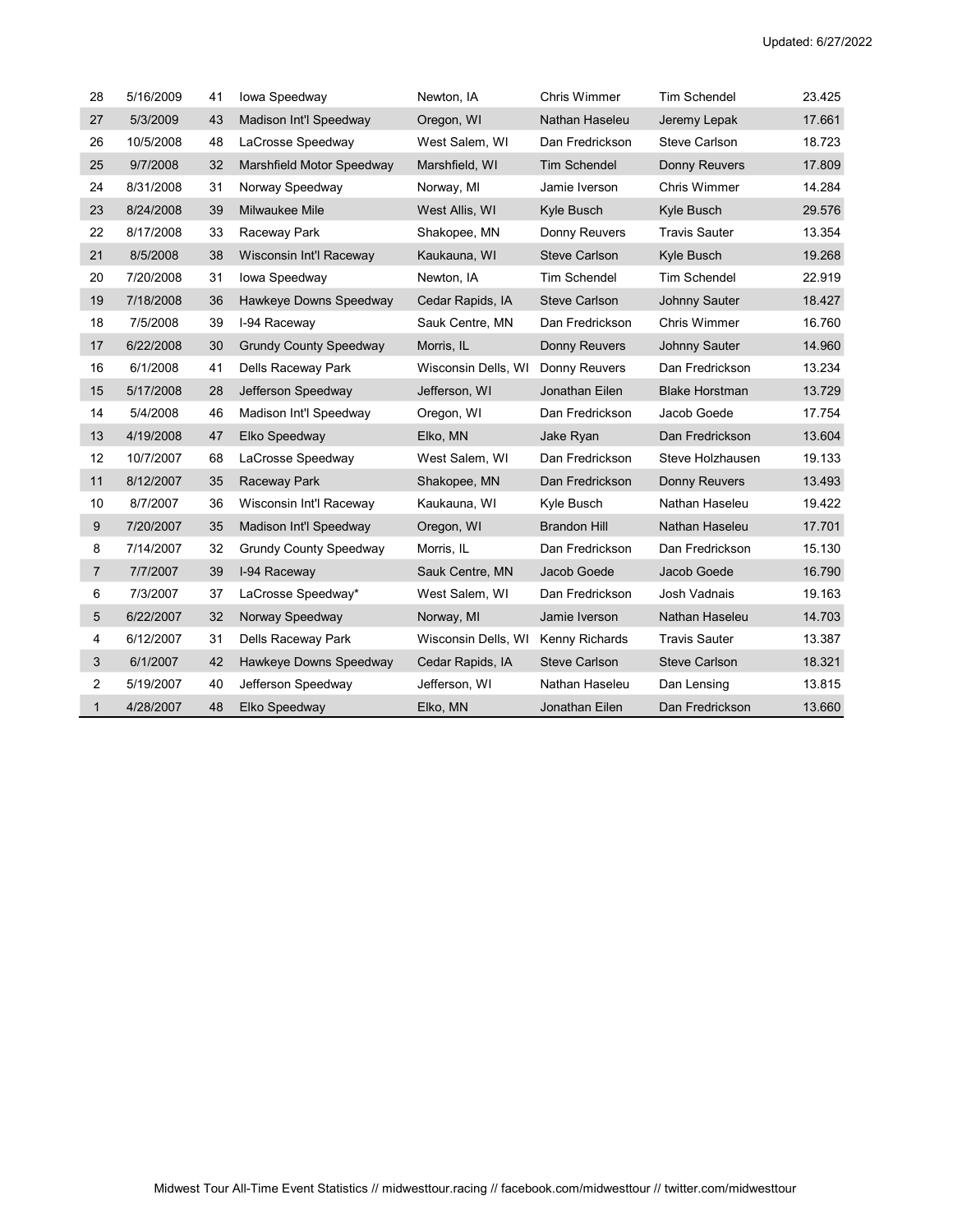# Midwest Tour Driver Statistics

After 165 Events at 22 Different Tracks / Last Updated 6.21.2022

### Races Attended (RA) / Wins (W) / Fast Qualifier (FQ) / Top 5's (T5) / Top 10's (T10)

| <b>Driver's Name</b>     | <b>RA</b>      | W                   | FQ           | T <sub>5</sub> | T <sub>10</sub>  |
|--------------------------|----------------|---------------------|--------------|----------------|------------------|
| <b>Adam Hensel</b>       | 9              | 0                   | $\mathbf 0$  | $\mathbf 0$    | $\mathbf{1}$     |
| Adam Peschek             | $\mathbf{1}$   | $\pmb{0}$           | $\pmb{0}$    | 0              | $\pmb{0}$        |
| Adam Royle               | 16             | $\pmb{0}$           | $\pmb{0}$    | $\overline{2}$ | $\overline{7}$   |
| AJ Rhoads                | 5              | $\mathbf 0$         | 0            | 0              | $\pmb{0}$        |
| <b>Albert Francis</b>    | $\sqrt{3}$     | $\pmb{0}$           | $\pmb{0}$    | $\pmb{0}$      | $\pmb{0}$        |
| Alec Caril               | $\mathbf{1}$   | 0                   | 0            | $\mathbf{1}$   | 1                |
| Alex Clubb               | $\mathbf{1}$   | $\pmb{0}$           | $\pmb{0}$    | $\overline{0}$ | $\pmb{0}$        |
| Alex Prunty              | $\mathbf{1}$   | 0                   | 0            | 0              | $\mathbf{1}$     |
| Alex Stumpf              | $\mathbf{1}$   | $\pmb{0}$           | $\pmb{0}$    | $\mathbf 0$    | 0                |
| Ali Kern                 | $\overline{2}$ | 0                   | $\mathbf 0$  | 0              | 0                |
| Anderson Bowen           | $\mathbf{1}$   | $\pmb{0}$           | $\pmb{0}$    | $\pmb{0}$      | 0                |
| Andrew Brocker           | 20             | $\pmb{0}$           | $\pmb{0}$    | 0              | $\mathbf{1}$     |
| <b>Andrew Morrissey</b>  | 128            | 5                   | 3            | 37             | 63               |
| Andy Hanson              | $\overline{2}$ | $\pmb{0}$           | $\mathbf 0$  | 0              | $\pmb{0}$        |
| Andy Jones               | 12             | $\pmb{0}$           | $\mathbf{1}$ | $\pmb{0}$      | $\mathbf{1}$     |
| Andy Monday              | 22             | $\pmb{0}$           | $\mathbf 0$  | 0              | 4                |
| <b>Andy Niles</b>        | $\overline{2}$ | $\pmb{0}$           | $\pmb{0}$    | $\pmb{0}$      | 0                |
| Anthony Danta            | 6              | $\pmb{0}$           | 0            | $\mathbf{1}$   | 3                |
| Anthony Poupore          | $\mathbf{1}$   | $\pmb{0}$           | $\pmb{0}$    | $\mathbf 0$    | $\pmb{0}$        |
| Aric Almirola            | $\overline{2}$ | 0                   | 0            | 0              | $\mathbf{1}$     |
| <b>Austin Blair</b>      | $\overline{2}$ | $\pmb{0}$           | $\pmb{0}$    | $\mathbf 0$    | $\pmb{0}$        |
| <b>Austin Kunert</b>     | $\mathbf{1}$   | $\pmb{0}$           | $\mathbf 0$  | 0              | $\pmb{0}$        |
| <b>Austin Luedtke</b>    | 12             | $\pmb{0}$           | $\mathbf 0$  | $\mathbf 0$    | $\overline{2}$   |
| <b>Austin Nason</b>      | 66             | 3                   | 4            | 16             | 37               |
| <b>Austin Siebert</b>    | $\mathbf{1}$   | $\pmb{0}$           | $\mathbf 0$  | $\pmb{0}$      | 0                |
| <b>Austin Theriault</b>  | $\overline{2}$ | $\pmb{0}$           | 0            | $\mathbf 0$    | 0                |
| Becca Kasten             | 9              | $\pmb{0}$           | $\pmb{0}$    | $\mathbf 0$    | 4                |
| Ben Kennedy              | $\mathbf{1}$   | $\pmb{0}$           | 0            | 0              | $\pmb{0}$        |
| <b>Ben Pettis</b>        | $\mathbf{1}$   | $\pmb{0}$           | $\pmb{0}$    | $\mathbf 0$    | $\mathbf{1}$     |
| Benny VanCleve           | 3              | 0                   | 0            | 0              | 0                |
| <b>Bill Rode</b>         | $\mathbf{1}$   | $\pmb{0}$           | $\pmb{0}$    | $\pmb{0}$      | $\pmb{0}$        |
| <b>Billy Knippenberg</b> | 4              | $\pmb{0}$           | $\pmb{0}$    | 0              | 0                |
| <b>Billy Mohn</b>        | 21             | $\pmb{0}$           | $\pmb{0}$    | $\mathfrak{S}$ | 8                |
| <b>Blake Bjorklund</b>   | $\mathbf{1}$   | $\pmb{0}$           | $\pmb{0}$    | 0              | $\pmb{0}$        |
| <b>Blake Brown</b>       | 27             | $\pmb{0}$           | $\pmb{0}$    | $\sqrt{2}$     | $\boldsymbol{7}$ |
| <b>Blake Hortsman</b>    | 21             | $\pmb{0}$           | 1            | $\mathbf 1$    | $\,6\,$          |
| Bob Menor                | $\mathbf{1}$   | $\pmb{0}$           | $\pmb{0}$    | $\pmb{0}$      | $\pmb{0}$        |
| Bob White                | $\mathbf{1}$   | $\pmb{0}$           | $\pmb{0}$    | 0              | $\pmb{0}$        |
| <b>Bobby Kendall</b>     | 24             | $\mathsf{O}\xspace$ | $\pmb{0}$    | $\sqrt{2}$     | 6                |
| <b>Bobby Reuse</b>       | $\mathbf{1}$   | $\pmb{0}$           | $\pmb{0}$    | 0              | $\pmb{0}$        |
| <b>Bobby Wilberg</b>     | $\bf 8$        | $\mathsf{O}\xspace$ | $\mathbf 0$  | $\pmb{0}$      | $\mathbf 2$      |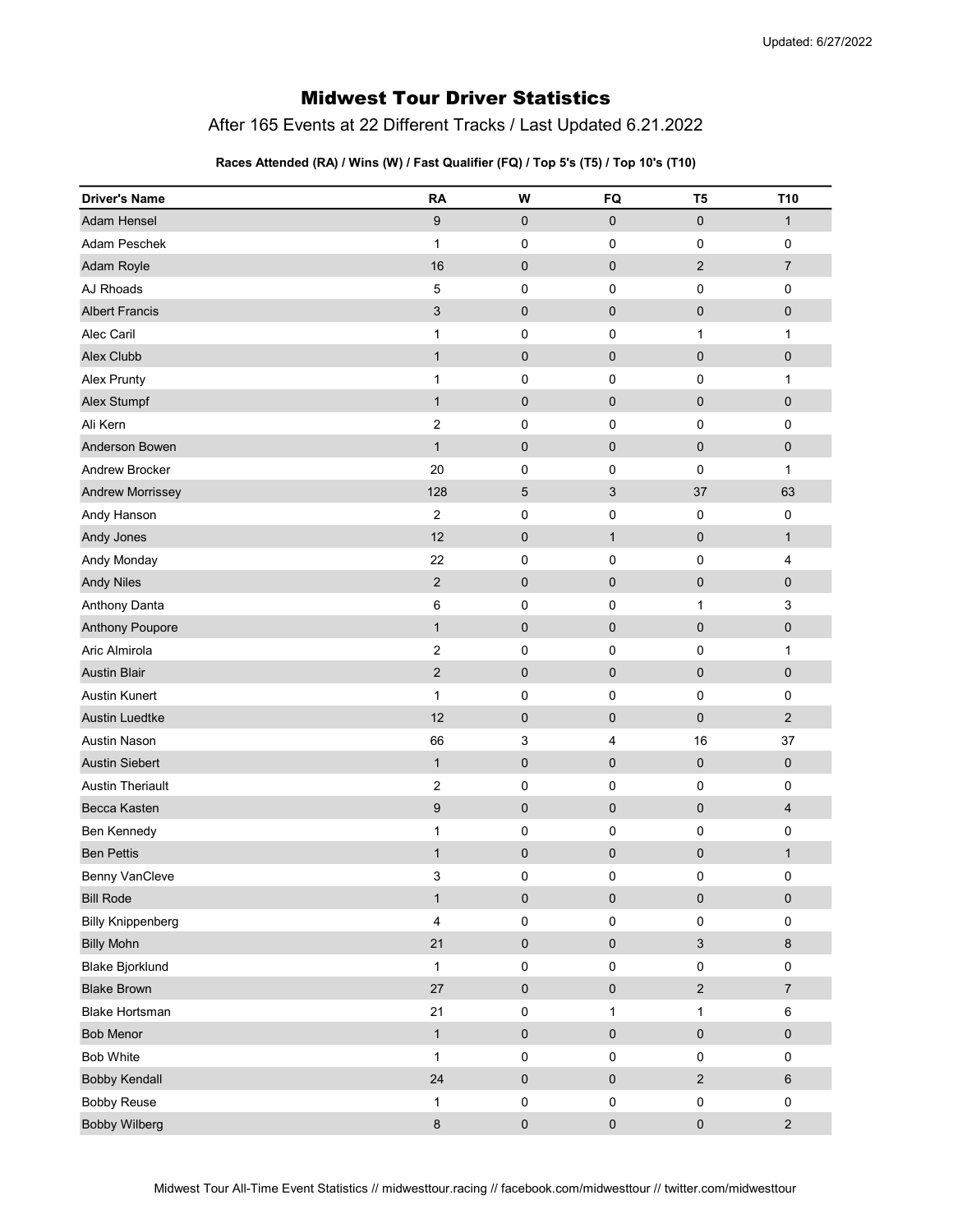| <b>Boris Jurkovic</b>    | 19                        | 0            | $\pmb{0}$    | $\sqrt{2}$              | 5                         |
|--------------------------|---------------------------|--------------|--------------|-------------------------|---------------------------|
| <b>Brad Dahmer</b>       | $\overline{2}$            | 0            | $\mathbf 0$  | $\pmb{0}$               | $\pmb{0}$                 |
| <b>Brad Dvorak</b>       | 3                         | 0            | 0            | 0                       | $\pmb{0}$                 |
| <b>Brad Keith</b>        | $\ensuremath{\mathsf{3}}$ | 0            | $\mathbf 0$  | $\mathbf 0$             | $\pmb{0}$                 |
| <b>Brad Kossow</b>       | $\overline{\mathbf{c}}$   | 0            | $\pmb{0}$    | 1                       | $\mathbf{1}$              |
| <b>Brad Mueller</b>      | $\mathbf 5$               | 0            | $\pmb{0}$    | $\pmb{0}$               | $\pmb{0}$                 |
| <b>Brad Osborn</b>       | $\overline{7}$            | 0            | $\mathbf 0$  | $\mathbf 0$             | $\mathbf 0$               |
| <b>Bradley Tilton</b>    | $\overline{7}$            | 0            | $\pmb{0}$    | $\mathbf 0$             | $\pmb{0}$                 |
| <b>Brady Bill</b>        | $\overline{2}$            | 0            | 0            | 0                       | $\pmb{0}$                 |
| <b>Braison Bennett</b>   | $6\phantom{1}$            | 0            | $\pmb{0}$    | $\mathbf 0$             | $\mathbf{1}$              |
| <b>Brandon Clubb</b>     | $\mathbf{1}$              | 0            | $\mathbf 0$  | 0                       | $\pmb{0}$                 |
| <b>Brandon Hermiller</b> | $\overline{\mathbf{4}}$   | 0            | $\pmb{0}$    | $\mathbf 0$             | $\pmb{0}$                 |
| <b>Brandon Hill</b>      | 51                        | $\mathbf{1}$ | $\pmb{0}$    | 1                       | 5                         |
| <b>Brandon Oakley</b>    | $\mathbf 2$               | 0            | $\pmb{0}$    | $\pmb{0}$               | $\pmb{0}$                 |
| Brandon Reichenberger    | $\overline{\mathbf{c}}$   | 0            | $\mathbf 0$  | 0                       | $\pmb{0}$                 |
| <b>Brandon Selle</b>     | $\mathbf{1}$              | 0            | $\mathbf 0$  | $\mathbf 0$             | $\pmb{0}$                 |
| <b>Brent Edmunds</b>     | $\boldsymbol{2}$          | 0            | 0            | 0                       | $\pmb{0}$                 |
| <b>Brent Jack</b>        | $\mathbf{1}$              | $\pmb{0}$    | $\mathbf 0$  | $\pmb{0}$               | $\pmb{0}$                 |
| <b>Brent Kirchner</b>    | 14                        | 1            | $\mathbf 0$  | $\overline{c}$          | $\ensuremath{\mathsf{3}}$ |
| <b>Brent Strelka</b>     | $\overline{\mathbf{4}}$   | 0            | $\pmb{0}$    | $\mathbf{1}$            | $\mathbf{1}$              |
| Bret Miles, Jr.          | $\mathbf{1}$              | 0            | $\mathbf 0$  | 0                       | $\mathbf 0$               |
| <b>Brett Moffit</b>      | $\overline{4}$            | $\mathbf 0$  | $\pmb{0}$    | $\mathbf 0$             | $\pmb{0}$                 |
| <b>Brett Peters</b>      | 1                         | 0            | $\pmb{0}$    | 0                       | 0                         |
| <b>Brett Piontek</b>     | $\overline{2}$            | 0            | $\pmb{0}$    | $\pmb{0}$               | $\pmb{0}$                 |
| <b>Brett Sontag</b>      | 4                         | 0            | $\pmb{0}$    | $\mathbf{1}$            | $\mathbf{1}$              |
| <b>Brett Yackey</b>      | 3                         | 0            | $\pmb{0}$    | $\pmb{0}$               | $\pmb{0}$                 |
| <b>Brian Campbell</b>    | $\boldsymbol{2}$          | 1            | 1            | $\mathbf{1}$            | 1                         |
| <b>Brian Gibson</b>      | $\mathbf{1}$              | 0            | $\mathbf 0$  | $\mathbf 0$             | $\pmb{0}$                 |
| <b>Brian Hakala</b>      | $\overline{\mathbf{c}}$   | 0            | $\mathbf 0$  | 0                       | $\pmb{0}$                 |
| <b>Brian Hoppe</b>       | $\overline{2}$            | 0            | $\pmb{0}$    | $\pmb{0}$               | $\mathbf{1}$              |
| Brian Johnson Jr.        | 14                        | 0            | 0            | $\overline{\mathbf{c}}$ | 4                         |
| Brian Stanchina          | $\overline{2}$            | 0            | $\pmb{0}$    | $\pmb{0}$               | $\pmb{0}$                 |
| <b>Brock Heinrich</b>    | 4                         | 0            | $\mathbf 0$  | 1                       | $\mathbf{1}$              |
| <b>Bruce White</b>       | $\mathbf{1}$              | $\pmb{0}$    | $\pmb{0}$    | $\pmb{0}$               | $\pmb{0}$                 |
| <b>Bruce Yackey</b>      | $\ensuremath{\mathsf{3}}$ | 0            | $\pmb{0}$    | 0                       | $\pmb{0}$                 |
| <b>Bryan Ortiz</b>       | $\mathbf{1}$              | 0            | $\pmb{0}$    | $\pmb{0}$               | $\pmb{0}$                 |
| Bryan Reffner            | 17                        | $\mathsf 0$  | $\mathbf{1}$ | $\mathbf{1}$            | $\sqrt{2}$                |
| Bryan Roach              | 29                        | 0            | $\pmb{0}$    | $\pmb{0}$               | $\mathbf{1}$              |
| Bryan Syer-Keske         | $10\,$                    | 0            | $\pmb{0}$    | $\pmb{0}$               | $\mathbf{1}$              |
| <b>Bryan Turtle</b>      | $\mathbf{1}$              | 0            | $\pmb{0}$    | $\pmb{0}$               | $\pmb{0}$                 |
| <b>Bubba Pollard</b>     | $\overline{7}$            | $\mathbf{1}$ | $\pmb{0}$    | $\overline{c}$          | $\overline{2}$            |
| <b>Burton Brown</b>      | $\mathbf{1}$              | 0            | $\pmb{0}$    | $\pmb{0}$               | $\pmb{0}$                 |
| Caleb Adrian             | $\overline{c}$            | 0            | $\pmb{0}$    | $\mathbf{1}$            | $\overline{2}$            |
| Caleb Bisacky            | $\mathbf{1}$              | $\pmb{0}$    | $\pmb{0}$    | $\pmb{0}$               | $\mathbf{1}$              |
| Cameron Clifford         | $\mathbf{1}$              | 0            | $\pmb{0}$    | $\pmb{0}$               | $\pmb{0}$                 |
| Cameron Dodson           | $\sqrt{2}$                | 0            | $\pmb{0}$    | $\pmb{0}$               | $\mathbf{1}$              |
| Cardell Potter           | 38                        | 0            | $\pmb{0}$    | $\,$ 5 $\,$             | 13                        |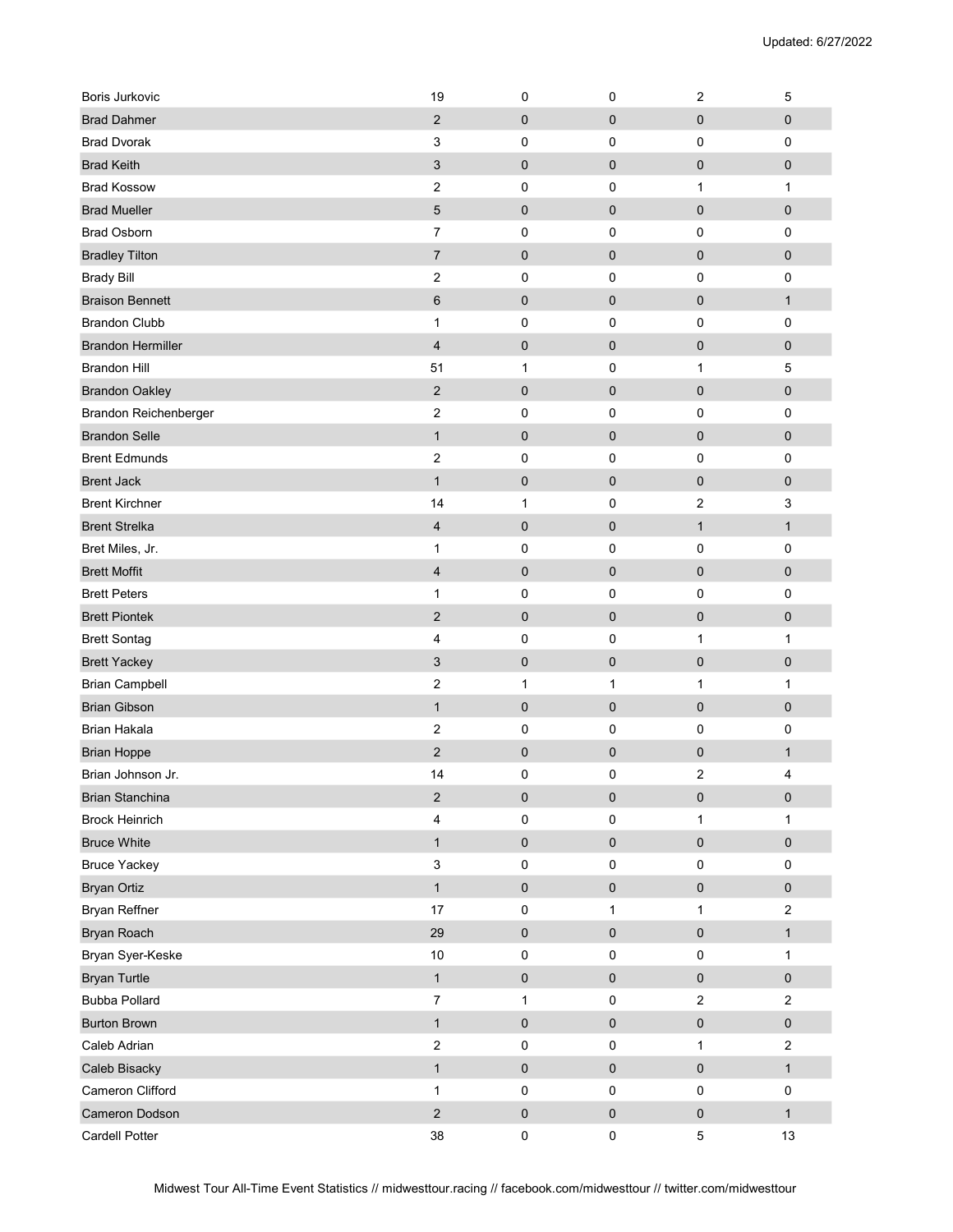| Carson Hocevar          | $\mathbf{1}$             | 0                         | $\pmb{0}$                 | $\pmb{0}$    | $\mathbf{1}$   |
|-------------------------|--------------------------|---------------------------|---------------------------|--------------|----------------|
| Carson Kvapil           | 14                       | 1                         | $\mathbf 0$               | 6            | 8              |
| Casey Johnson           | 54                       | $\overline{7}$            | $\sqrt{3}$                | 25           | 38             |
| Casey Roderick          | $\sqrt{2}$               | 0                         | 0                         | 1            | $\mathbf{1}$   |
| Cayden Lapcevich        | $\overline{4}$           | $\mathbf 0$               | $\mathbf 0$               | $\mathbf{1}$ | $\sqrt{2}$     |
| Chad Butz               | 10                       | 0                         | 0                         | $\pmb{0}$    | $\mathbf 2$    |
| <b>Chad Finley</b>      | 2                        | 0                         | $\mathbf 0$               | $\mathbf 0$  | $\mathbf{1}$   |
| Chad Selk               | 4                        | 0                         | $\pmb{0}$                 | $\pmb{0}$    | $\pmb{0}$      |
| Chad Whalen             | $\overline{\mathcal{A}}$ | $\pmb{0}$                 | $\pmb{0}$                 | $\pmb{0}$    | $\pmb{0}$      |
| Chad Wood               | $\mathbf{1}$             | 0                         | 0                         | $\mathbf 0$  | 0              |
| <b>Charlie Menard</b>   | $\mathbf{1}$             | 0                         | $\mathbf 0$               | $\mathbf 0$  | $\pmb{0}$      |
| Chase Burda             | $\mathbf{1}$             | 0                         | 0                         | 0            | $\pmb{0}$      |
| <b>Chase Elliott</b>    | $\mathbf{1}$             | 0                         | $\pmb{0}$                 | $\mathbf{1}$ | $\mathbf{1}$   |
| Chase Purdy             | 1                        | 1                         | 0                         | 1            | 1              |
| Chris Eggleston         | $\mathbf{1}$             | 0                         | $\pmb{0}$                 | $\pmb{0}$    | 0              |
| <b>Chris Grimes</b>     | 8                        | 0                         | $\mathbf 0$               | 0            | $\mathbf 0$    |
| <b>Chris Marek</b>      | $\mathbf{1}$             | $\mathbf 0$               | $\mathbf 0$               | $\mathbf 0$  | $\pmb{0}$      |
| Chris Pulera            | $\overline{c}$           | 0                         | 0                         | 0            | $\pmb{0}$      |
| <b>Chris Sevey</b>      | $\mathbf{1}$             | 0                         | $\mathbf 0$               | $\mathbf 0$  | $\pmb{0}$      |
| Chris Weinkauf          | 93                       | 1                         | 12                        | 23           | 36             |
| <b>Chris Wimmer</b>     | 76                       | $\overline{2}$            | 10                        | 37           | 54             |
| <b>Claire Decker</b>    | 4                        | 0                         | 0                         | 0            | $\mathbf 2$    |
| Clay Curts              | $\mathbf{1}$             | 0                         | $\pmb{0}$                 | $\mathbf 0$  | $\pmb{0}$      |
| <b>Clint Sillars</b>    | $\overline{c}$           | 0                         | 0                         | 0            | $\pmb{0}$      |
| Cole Anderson           | $\mathbf 2$              | 0                         | $\pmb{0}$                 | $\mathbf 0$  | $\mathbf{1}$   |
| Cole Rouse              | $\overline{2}$           | 0                         | 0                         | $\mathbf 0$  | 1              |
| Colin Reffner           | $\overline{7}$           | $\pmb{0}$                 | $\pmb{0}$                 | $\pmb{0}$    | $\mathbf{1}$   |
| Colin Slife             | $\overline{\mathbf{c}}$  | 0                         | 0                         | 0            | 0              |
| <b>Collin Bamke</b>     | 3                        | $\pmb{0}$                 | $\mathbf 0$               | $\mathbf 0$  | 0              |
| Conrad Jorgenson        | 3                        | 0                         | 0                         | 0            | $\pmb{0}$      |
| Conrad Morgan           | $\mathbf{1}$             | $\pmb{0}$                 | 0                         | $\pmb{0}$    | $\pmb{0}$      |
| Corey Flynn             | $\mathbf{1}$             | 0                         | $\pmb{0}$                 | $\pmb{0}$    | $\pmb{0}$      |
| Corey Jankowski         | $\overline{\mathbf{4}}$  | 0                         | $\pmb{0}$                 | $\pmb{0}$    | $\pmb{0}$      |
| Corey Kemkes            | 4                        | 0                         | $\pmb{0}$                 | $\pmb{0}$    | $\mathbf{1}$   |
| <b>Corey Manders</b>    | $\sqrt{2}$               | 0                         | $\pmb{0}$                 | $\pmb{0}$    | $\pmb{0}$      |
| Curt Tillman            | 20                       | 0                         | $\pmb{0}$                 | $\pmb{0}$    | $\mathbf{1}$   |
| D.J. Weltmeyer          | $\,6\,$                  | 0                         | $\pmb{0}$                 | $\mathbf{1}$ | $\sqrt{2}$     |
| Dale Nottestad          | $\,6\,$                  | 0                         | $\pmb{0}$                 | $\pmb{0}$    | $\pmb{0}$      |
| <b>Dalton Armstrong</b> | $\overline{2}$           | $\pmb{0}$                 | $\mathbf 0$               | $\pmb{0}$    | $\pmb{0}$      |
| Dalton Zehr             | 58                       | $\ensuremath{\mathsf{3}}$ | $\ensuremath{\mathsf{3}}$ | 19           | 29             |
| Damon Ecoff             | $\mathbf{1}$             | $\pmb{0}$                 | $\pmb{0}$                 | $\pmb{0}$    | $\pmb{0}$      |
| Dan Fredrickson         | 95                       | $16\,$                    | 13                        | 49           | 67             |
| Dan Lensing             | 12                       | $\pmb{0}$                 | $\mathbf{1}$              | $\pmb{0}$    | $\overline{2}$ |
| Dan Lindsley            | $\boldsymbol{7}$         | 0                         | $\pmb{0}$                 | $\mathbf{1}$ | $\mathbf 2$    |
| Dan Savage              | $\mathbf{1}$             | 0                         | $\mathbf 0$               | $\pmb{0}$    | $\pmb{0}$      |
| Daniel Hemric           | $\mathbf{1}$             | $\pmb{0}$                 | $\pmb{0}$                 | $\pmb{0}$    | $\mathbf{1}$   |
| Danny Church, Jr.       | $\mathbf{1}$             | 0                         | $\pmb{0}$                 | $\pmb{0}$    | $\pmb{0}$      |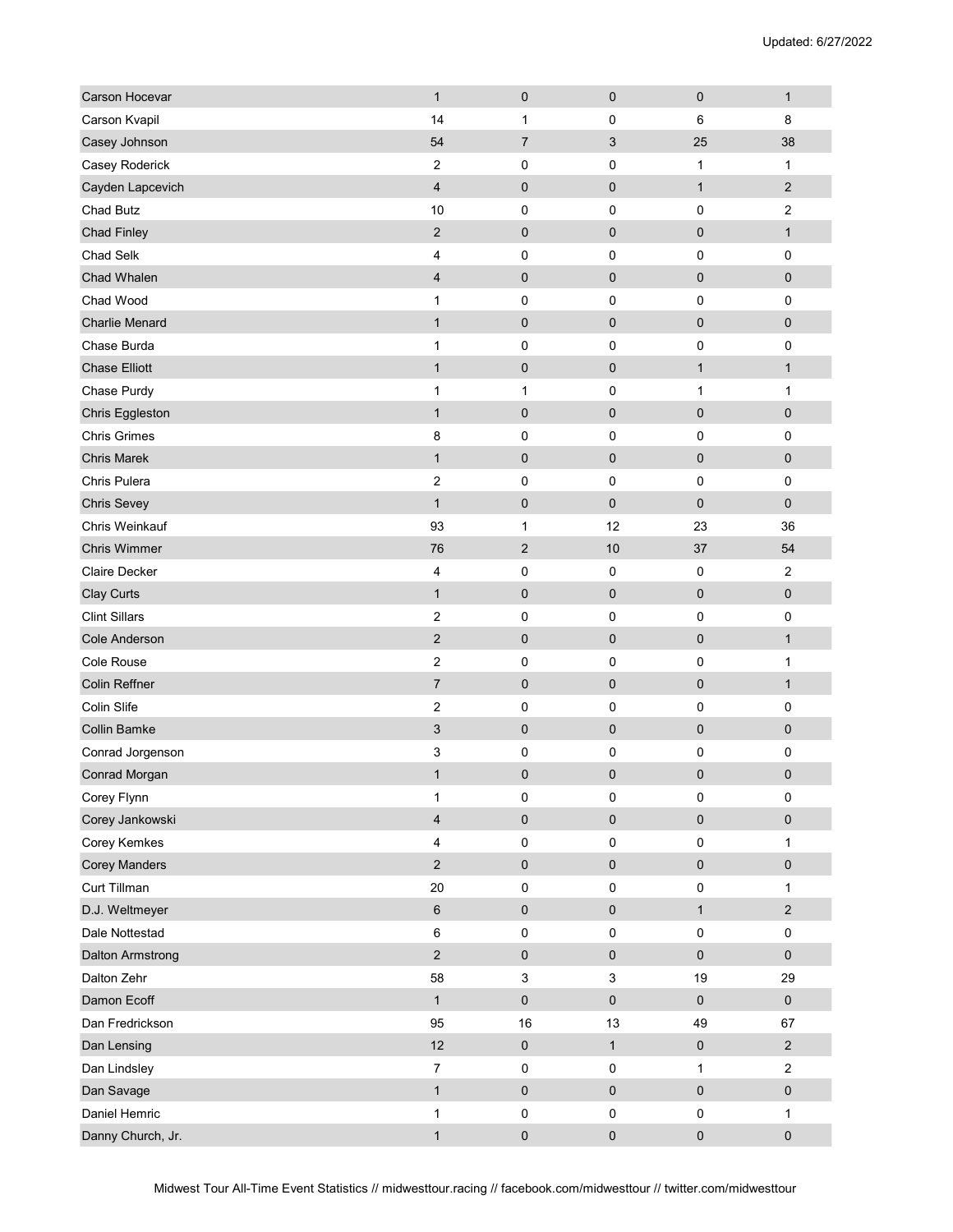| Danny Darnell           | 9                         | 0              | $\mathbf 0$               | $\mathbf 0$             | 0                |
|-------------------------|---------------------------|----------------|---------------------------|-------------------------|------------------|
| Danny Odell             | $\mathbf{1}$              | 0              | $\mathbf 0$               | $\mathbf 0$             | $\pmb{0}$        |
| Darren Bucklen          | 1                         | 0              | $\mathbf 0$               | 0                       | 0                |
| <b>Darren Giles</b>     | $\mathbf{1}$              | 0              | $\mathbf 0$               | $\mathbf 0$             | $\pmb{0}$        |
| Darren Wolke            | $\overline{2}$            | 0              | 0                         | 0                       | $\pmb{0}$        |
| Dave Feiler             | 20                        | 0              | $\mathbf 0$               | $5\phantom{.0}$         | 13               |
| Dave Finney             | $\overline{2}$            | 0              | $\mathbf 0$               | 0                       | $\mathbf 0$      |
| Dave Gentile            | $\ensuremath{\mathsf{3}}$ | $\pmb{0}$      | $\pmb{0}$                 | $\mathbf{1}$            | $\sqrt{2}$       |
| Dave Lake               | 1                         | 0              | $\mathbf 0$               | 0                       | $\pmb{0}$        |
| Dave McCardle           | $\mathbf{1}$              | 0              | $\mathbf 0$               | $\mathbf 0$             | $\pmb{0}$        |
| Dave Satorius           | 1                         | 0              | $\mathbf 0$               | 0                       | $\pmb{0}$        |
| Dave Tomczak            | $\mathbf{1}$              | 0              | $\mathbf 0$               | $\mathbf 0$             | $\pmb{0}$        |
| Dave Weltmeyer          | 1                         | 0              | $\mathbf 0$               | 0                       | $\pmb{0}$        |
| David Byrne             | $\overline{2}$            | 0              | $\pmb{0}$                 | $\mathbf 0$             | $\pmb{0}$        |
| David Ragan             | 2                         | 0              | $\mathbf 0$               | 0                       | $\mathbf{1}$     |
| David Stremme           | $\overline{2}$            | 0              | $\mathbf 0$               | $\pmb{0}$               | $\pmb{0}$        |
| Dean Corneilus          | 7                         | 0              | 0                         | 1                       | 5                |
| Dean LaPointe           | 20                        | 0              | $\mathbf 0$               | $\mathbf{1}$            | $\sqrt{2}$       |
| Dean Varda              | $\mathbf{1}$              | 0              | $\mathbf 0$               | 0                       | $\mathbf 0$      |
| <b>Dennis Prunty</b>    | 38                        | $\mathbf{1}$   | $\pmb{0}$                 | $\overline{4}$          | 13               |
| Dennis Schmidt          | 1                         | 0              | $\mathbf 0$               | 0                       | $\pmb{0}$        |
| Dennis Schoenfeld       | $\mathbf{1}$              | $\pmb{0}$      | $\pmb{0}$                 | $\pmb{0}$               | $\pmb{0}$        |
| Derek Childs            | $\mathbf{1}$              | 0              | 0                         | 0                       | $\pmb{0}$        |
| Derek Doerr             | 3                         | 0              | $\pmb{0}$                 | $\mathbf 0$             | $\pmb{0}$        |
| Derek Gress             | $\mathbf 1$               | 0              | 0                         | 0                       | $\pmb{0}$        |
| Derek Kraus             | 31                        | $\mathbf{1}$   | $\mathbf{1}$              | 5                       | 12               |
| Derek Lemke             | 7                         | 0              | $\pmb{0}$                 | 0                       | $\pmb{0}$        |
| Derek Neville           | 4                         | 0              | $\pmb{0}$                 | $\pmb{0}$               | $\pmb{0}$        |
| Derrick Griffin         | $\mathbf{1}$              | 0              | 0                         | 0                       | $\mathbf{1}$     |
| <b>Dick Trickle</b>     | 3                         | 0              | $\mathbf 0$               | $\mathbf 0$             | $\mathbf{1}$     |
| Dillon Hammond          | 29                        | 0              | 0                         | $\boldsymbol{2}$        | 5                |
| <b>Dillon Kralovetz</b> | 4                         | $\pmb{0}$      | $\pmb{0}$                 | $\pmb{0}$               | $\pmb{0}$        |
| <b>Dillon Oliver</b>    | $\mathbf 2$               | 0              | $\pmb{0}$                 | $\pmb{0}$               | $\pmb{0}$        |
| Don Turner              | 11                        | $\pmb{0}$      | $\pmb{0}$                 | $\mathsf{O}\xspace$     | $\pmb{0}$        |
| Donny Reuvers           | 35                        | 4              | $\ensuremath{\mathsf{3}}$ | 15                      | 24               |
| Doug Mahlik             | 19                        | $\pmb{0}$      | $\pmb{0}$                 | $\pmb{0}$               | $\mathbf{1}$     |
| Dudley Fleck            | $\,$ 5 $\,$               | 0              | $\pmb{0}$                 | $\pmb{0}$               | $\pmb{0}$        |
| Duke Long               | $\sqrt{3}$                | $\pmb{0}$      | $\pmb{0}$                 | $\pmb{0}$               | $\pmb{0}$        |
| Dylan Schuyler          | $\mathbf{1}$              | 0              | $\pmb{0}$                 | $\pmb{0}$               | $\pmb{0}$        |
| Ed Szelagowski Jr.      | $\overline{\mathcal{I}}$  | 0              | $\pmb{0}$                 | $\pmb{0}$               | $\pmb{0}$        |
| Eddie Hoffman           | 24                        | $\overline{c}$ | $\pmb{0}$                 | $\mathbf 5$             | $\boldsymbol{9}$ |
| Eddie MacDonald         | $\mathbf 2$               | $\pmb{0}$      | $\pmb{0}$                 | $\pmb{0}$               | $\sqrt{2}$       |
| Eddie May               | $\mathbf{1}$              | 0              | $\pmb{0}$                 | 0                       | $\pmb{0}$        |
| Eric Fransen            | $\mathbf 2$               | $\pmb{0}$      | $\pmb{0}$                 | $\pmb{0}$               | $\pmb{0}$        |
| Eric Pierce             | $\sqrt{3}$                | 0              | $\pmb{0}$                 | $\pmb{0}$               | $\pmb{0}$        |
| Eric White              | $\mathbf{1}$              | $\pmb{0}$      | $\pmb{0}$                 | $\pmb{0}$               | $\pmb{0}$        |
| Erik Darnell            | $15\,$                    | 0              | $\pmb{0}$                 | $\overline{\mathbf{4}}$ | $\boldsymbol{7}$ |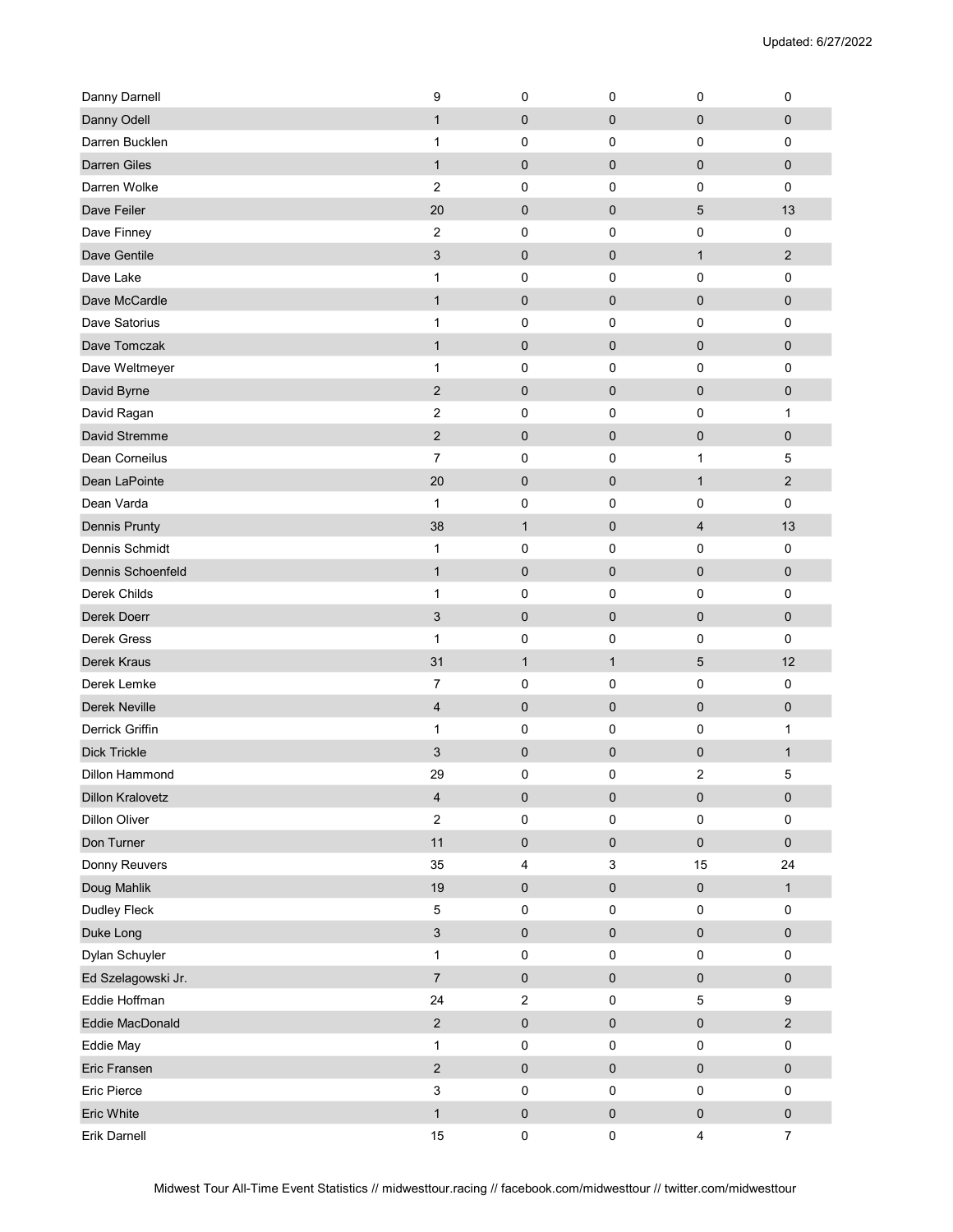| Erik Jones               | $\overline{2}$            | 0            | $\mathbf 0$ | $\mathbf 0$             | $\mathbf{1}$              |
|--------------------------|---------------------------|--------------|-------------|-------------------------|---------------------------|
| Erik Long                | 11                        | 0            | $\mathbf 0$ | 0                       | $\pmb{0}$                 |
| <b>Erik Pierce</b>       | $\mathbf{1}$              | 0            | $\pmb{0}$   | $\pmb{0}$               | $\pmb{0}$                 |
| Eugene Dick              | $\mathbf{1}$              | 0            | $\mathbf 0$ | 0                       | $\mathbf 0$               |
| Eugene Gregorich, Jr.    | 22                        | 0            | $\mathbf 0$ | $\mathbf 0$             | $\pmb{0}$                 |
| Fran Prestay             | $\mathbf{1}$              | 0            | $\mathbf 0$ | 0                       | $\mathbf 0$               |
| Frank Kreyer             | 19                        | $\mathbf{1}$ | $\mathbf 0$ | $\mathbf{1}$            | $\overline{2}$            |
| Gabe Sommers             | 30                        | $\mathbf{1}$ | 1           | 10                      | 20                        |
| <b>Garrett Evans</b>     | $\mathbf{1}$              | 0            | $\pmb{0}$   | $\pmb{0}$               | $\pmb{0}$                 |
| <b>Garrett Schwartz</b>  | $\overline{2}$            | 0            | $\pmb{0}$   | $\pmb{0}$               | $\mathbf{1}$              |
| <b>Gary LaMonte</b>      | 32                        | 0            | $\pmb{0}$   | $\pmb{0}$               | $\pmb{0}$                 |
| Gene Coleman             | 1                         | 0            | 0           | 0                       | $\pmb{0}$                 |
| Gordy Swanson            | $\boldsymbol{9}$          | 0            | $\pmb{0}$   | $\mathbf 0$             | $\pmb{0}$                 |
| <b>Grant Griesbach</b>   | 5                         | 0            | $\pmb{0}$   | 0                       | $\pmb{0}$                 |
| <b>Greg Dreher</b>       | $\ensuremath{\mathsf{3}}$ | 0            | $\pmb{0}$   | $\pmb{0}$               | 0                         |
| Gregg Haese              | $\overline{7}$            | 0            | $\mathbf 0$ | 0                       | $\mathbf 0$               |
| Gregg Ruffalo            | $\mathbf{1}$              | 0            | $\pmb{0}$   | $\pmb{0}$               | 0                         |
| Gregg VanGool            | 9                         | 0            | 0           | 0                       | $\pmb{0}$                 |
| <b>Gregory Borchardt</b> | 8                         | 0            | $\pmb{0}$   | $\mathbf 0$             | $\pmb{0}$                 |
| Griffin McGrath          | 43                        | 0            | 3           | $\overline{4}$          | 16                        |
| Harley Jankowski         | 6                         | 0            | $\mathbf 0$ | $\mathbf 0$             | $\pmb{0}$                 |
| Jack Kalwasinski         | 3                         | 0            | $\pmb{0}$   | 0                       | $\pmb{0}$                 |
| Jacob Finney             | $\mathbf 5$               | 0            | $\pmb{0}$   | $\mathbf 0$             | $\mathbf{1}$              |
| Jacob Goede              | 79                        | 2            | 5           | 21                      | 41                        |
| Jacob Humphrey           | 3                         | 0            | $\mathbf 0$ | $\mathbf 0$             | $\pmb{0}$                 |
| Jacob Nottestad          | $\overline{\mathbf{c}}$   | 1            | 0           | 1                       | 2                         |
| Jake Carpenter           | $\mathbf 1$               | $\pmb{0}$    | $\pmb{0}$   | $\pmb{0}$               | $\pmb{0}$                 |
| Jake Gille               | 3                         | 0            | $\mathbf 0$ | $\mathbf 0$             | 1                         |
| Jake Ryan                | 9                         | $\mathbf{1}$ | $\pmb{0}$   | $\sqrt{2}$              | 3                         |
| Jake Vanoskey            | 1                         | 0            | 0           | 0                       | 0                         |
| Jame Wallace             | $\overline{4}$            | 0            | 0           | $\mathbf 0$             | $\pmb{0}$                 |
| James Gregait            | $\overline{\mathbf{c}}$   | 0            | 0           | $\pmb{0}$               | $\pmb{0}$                 |
| James Swan               | 26                        | 0            | $\pmb{0}$   | $\pmb{0}$               | $\boldsymbol{7}$          |
| James Wenzel             | $\mathbf{1}$              | 0            | $\pmb{0}$   | $\pmb{0}$               | $\pmb{0}$                 |
| Jamie Farrell            | $\sqrt{3}$                | 0            | $\pmb{0}$   | $\mathbf{1}$            | $\ensuremath{\mathsf{3}}$ |
| Jamie Iverson            | 54                        | 4            | $\pmb{0}$   | $\boldsymbol{9}$        | 25                        |
| Jason Erickson           | $\mathbf{1}$              | 0            | $\pmb{0}$   | $\pmb{0}$               | $\pmb{0}$                 |
| Jason Schneider          | $\overline{7}$            | $\pmb{0}$    | $\pmb{0}$   | $\sqrt{2}$              | $\sqrt{2}$                |
| Jason Vandenberg         | $\mathbf{1}$              | $\pmb{0}$    | $\pmb{0}$   | $\pmb{0}$               | $\pmb{0}$                 |
| Jason Weinkauf           | 86                        | 1            | $\pmb{0}$   | $\overline{\mathbf{4}}$ | 24                        |
| Jay Baumler              | $\mathbf{1}$              | $\pmb{0}$    | $\pmb{0}$   | $\pmb{0}$               | $\pmb{0}$                 |
| Jay Foster               | $\mathbf{1}$              | 0            | $\mathbf 0$ | $\pmb{0}$               | $\pmb{0}$                 |
| <b>Jay Niewiek</b>       | $\mathbf 2$               | $\pmb{0}$    | $\pmb{0}$   | $\mathbf{1}$            | $\mathbf{1}$              |
| Jeep Pflum               | $\mathbf{1}$              | $\pmb{0}$    | $\pmb{0}$   | $\pmb{0}$               | $\pmb{0}$                 |
| Jeff Cannon              | $\overline{7}$            | 0            | $\pmb{0}$   | $\sqrt{2}$              | $\ensuremath{\mathsf{3}}$ |
| Jeff Choquette           | $\mathbf 5$               | $\mathbf{1}$ | $\pmb{0}$   | $\sqrt{2}$              | 4                         |
| Jeff Fredrickson         | $\mathbf{1}$              | 0            | $\pmb{0}$   | $\pmb{0}$               | $\pmb{0}$                 |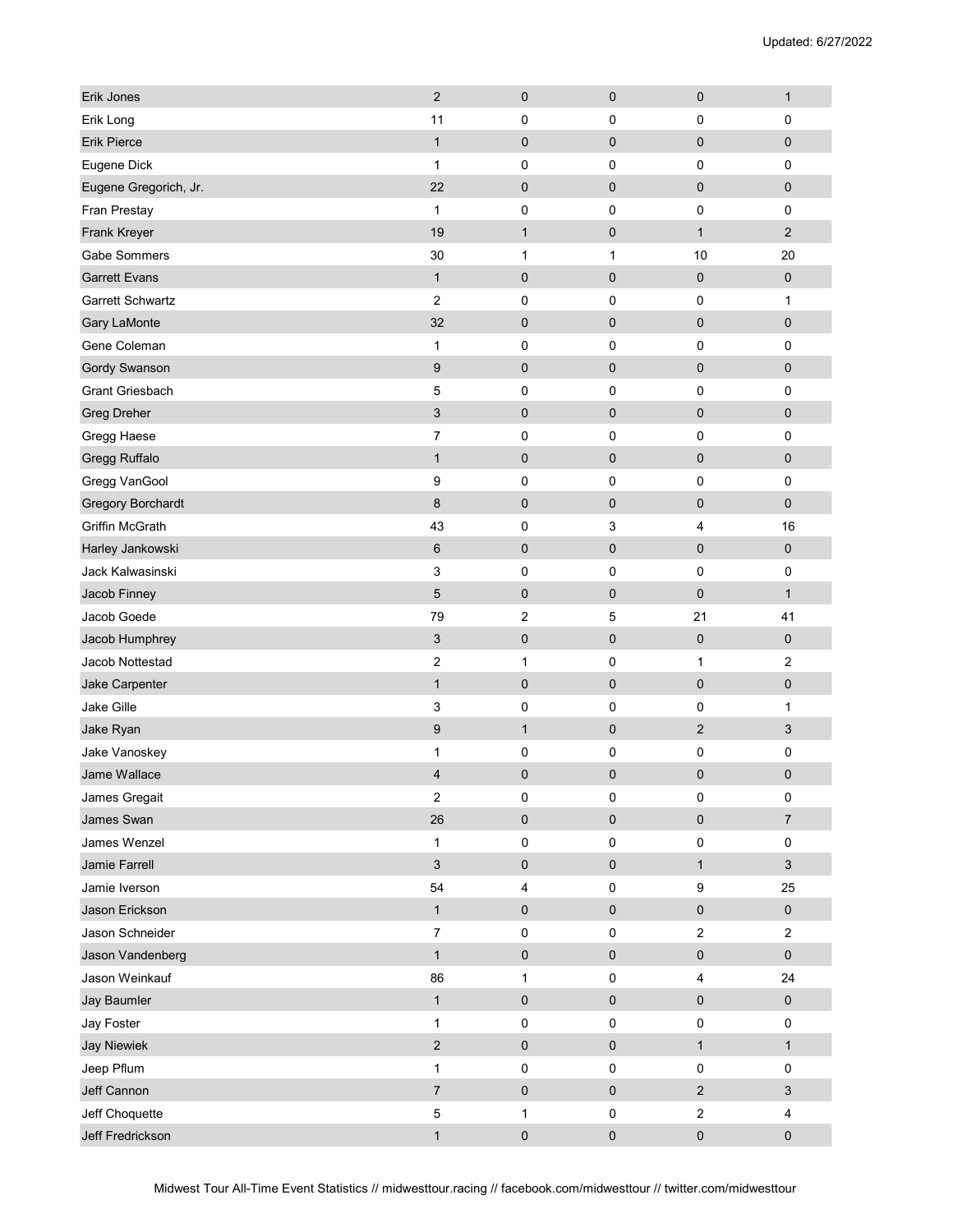| <b>Jeff Green</b>     | 1                         | 0         | 0            | $\mathbf 0$    | 0                         |
|-----------------------|---------------------------|-----------|--------------|----------------|---------------------------|
| Jeff Holmgren, Jr.    | 12                        | 0         | $\pmb{0}$    | $\pmb{0}$      | $\pmb{0}$                 |
| Jeff Holtz            | 12                        | 1         | 1            | 1              | $\sqrt{2}$                |
| <b>Jeff Kendall</b>   | $\,6$                     | 0         | $\mathbf{1}$ | $\mathbf{1}$   | $\sqrt{2}$                |
| Jeff Lofquist         | 3                         | 0         | 0            | $\mathbf 0$    | $\pmb{0}$                 |
| Jeff Storm            | 77                        | 0         | $\mathbf{1}$ | $\overline{7}$ | 18                        |
| Jeff VanOudenHoven    | 14                        | 0         | 0            | 1              | 3                         |
| Jeff Way              | 3                         | $\pmb{0}$ | 0            | $\pmb{0}$      | $\pmb{0}$                 |
| Jenny White           | 2                         | 0         | 0            | 0              | $\pmb{0}$                 |
| Jeremy Lepak          | 20                        | 0         | $\mathbf{1}$ | $\mathbf{1}$   | $\overline{4}$            |
| Jeremy Miller         | 16                        | 0         | 1            | 3              | 6                         |
| Jeremy Spoonmore      | 9                         | $\pmb{0}$ | $\pmb{0}$    | $\pmb{0}$      | $\pmb{0}$                 |
| Jerick Johnson        | 5                         | 0         | $\pmb{0}$    | 0              | $\pmb{0}$                 |
| Jerry Brickner        | 3                         | 0         | $\pmb{0}$    | $\pmb{0}$      | $\pmb{0}$                 |
| Jerry Cowan           | 1                         | 0         | 0            | 0              | $\pmb{0}$                 |
| Jerry Einhaus         | $\mathbf{1}$              | 0         | 0            | $\mathbf 0$    | $\pmb{0}$                 |
| Jerry Kobza           | 1                         | 0         | 0            | 0              | 0                         |
| Jerry Sharp           | $\sqrt{2}$                | 0         | $\pmb{0}$    | $\pmb{0}$      | $\pmb{0}$                 |
| Jerry VanHaitsma      | 1                         | 0         | $\pmb{0}$    | 0              | $\pmb{0}$                 |
| Jerry Ziemiecki       | $\mathbf{1}$              | $\pmb{0}$ | $\pmb{0}$    | $\pmb{0}$      | $\pmb{0}$                 |
| Jesse Haase           | 1                         | 0         | 0            | $\mathbf 0$    | $\pmb{0}$                 |
| Jesse Love            | $\mathbf 2$               | $\pmb{0}$ | 0            | $\pmb{0}$      | $\mathbf{1}$              |
| Jesse Oudenhoven      | 1                         | 0         | 0            | 0              | 0                         |
| Jesse Pokszyk         | $\mathbf{1}$              | $\pmb{0}$ | $\mathbf 0$  | $\mathbf 0$    | $\pmb{0}$                 |
| <b>Jesse Saunders</b> | 1                         | 0         | $\mathbf 0$  | 0              | $\pmb{0}$                 |
| Jim Carlson           | $\mathbf{1}$              | 0         | $\pmb{0}$    | $\pmb{0}$      | $\pmb{0}$                 |
| Jim Duchow            | 5                         | 0         | 0            | $\pmb{0}$      | $\pmb{0}$                 |
| Jim George            | $\mathbf{1}$              | 0         | $\pmb{0}$    | $\pmb{0}$      | $\pmb{0}$                 |
| Jim Olson             | 18                        | 0         | 0            | 0              | $\pmb{0}$                 |
| Jim Ross              | $\overline{2}$            | $\pmb{0}$ | 0            | $\mathbf 0$    | $\boldsymbol{0}$          |
| Jim Sauter, Jr.       | 12                        | 0         | 0            | 1              | $\ensuremath{\mathsf{3}}$ |
| Jimmy Dragich         | $\ensuremath{\mathsf{3}}$ | 0         | $\pmb{0}$    | $\pmb{0}$      | $\pmb{0}$                 |
| Joe Berthiaume        | $\mathbf 5$               | 0         | 0            | $\pmb{0}$      | $\pmb{0}$                 |
| Joe Johnson           | $\mathbf{1}$              | $\pmb{0}$ | $\pmb{0}$    | $\pmb{0}$      | $\pmb{0}$                 |
| Joe Nemechek          | $\mathbf{1}$              | 0         | 0            | $\pmb{0}$      | 1                         |
| Joe Ross              | $\overline{c}$            | $\pmb{0}$ | $\mathsf 0$  | $\pmb{0}$      | $\pmb{0}$                 |
| Joe Vinachi           | 3                         | 0         | $\pmb{0}$    | $\pmb{0}$      | 1                         |
| Joel Theisen          | 37                        | $\pmb{0}$ | $\pmb{0}$    | $\pmb{0}$      | $\pmb{0}$                 |
| Joey Gase             | $\mathbf 5$               | 0         | $\pmb{0}$    | $\pmb{0}$      | $\pmb{0}$                 |
| Joey Johnson          | $13$                      | $\pmb{0}$ | $\pmb{0}$    | $\pmb{0}$      | $\pmb{0}$                 |
| Joey Miller           | $\mathsf 3$               | 0         | 0            | $\pmb{0}$      | $\mathbf 2$               |
| Joey Pontbriand       | $\overline{\mathbf{c}}$   | 0         | $\pmb{0}$    | $\pmb{0}$      | $\pmb{0}$                 |
| John Baumeister       | $\mathbf{1}$              | 0         | 0            | $\pmb{0}$      | $\pmb{0}$                 |
| John Beale            | 22                        | $\bf{0}$  | $\mathbf 0$  | $\pmb{0}$      | $\bf 8$                   |
| John Beinlich         | $\sqrt{2}$                | 0         | 0            | $\pmb{0}$      | $\pmb{0}$                 |
| John DeAngelis, Jr.   | 46                        | $\bf{0}$  | $\mathbf{1}$ | $11$           | 21                        |
| John Heath            | $\ensuremath{\mathsf{3}}$ | $\pmb{0}$ | $\pmb{0}$    | $\pmb{0}$      | $\pmb{0}$                 |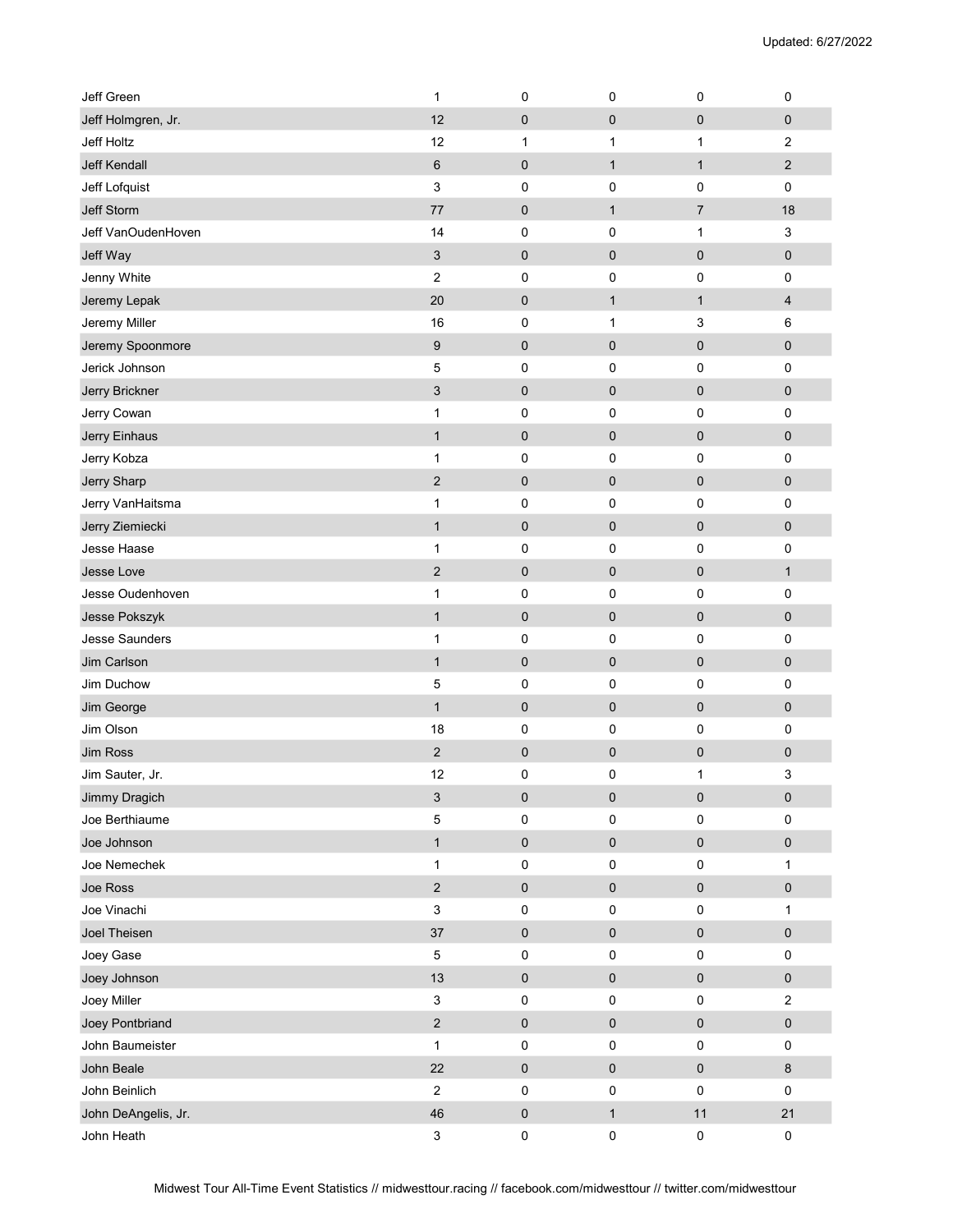| John Hunter Nemechek   | $\mathbf{2}$   | $\pmb{0}$      | $\mathbf{1}$   | $\pmb{0}$      | $\pmb{0}$        |
|------------------------|----------------|----------------|----------------|----------------|------------------|
| John Meidam            | 2              | 0              | 0              | 0              | 0                |
| John Nutley            | 8              | $\pmb{0}$      | $\pmb{0}$      | $\mathbf{1}$   | $\sqrt{2}$       |
| John Ostermann         | 1              | 0              | 0              | 0              | 0                |
| John Wood              | $\mathbf{1}$   | $\pmb{0}$      | $\pmb{0}$      | $\mathbf 0$    | $\pmb{0}$        |
| Johnny Baumeister, Jr. | $\mathbf{1}$   | 0              | 0              | $\mathbf 0$    | $\pmb{0}$        |
| Johnny Sauter          | 34             | $\overline{7}$ | 8              | 16             | 18               |
| Johnny Spaw            | 1              | $\pmb{0}$      | 0              | 0              | $\pmb{0}$        |
| Johnny Van Doorn       | 3              | $\mathbf{1}$   | $\overline{2}$ | $\mathbf{1}$   | $\mathbf{1}$     |
| Jon Lemke              | $\mathbf{1}$   | $\pmb{0}$      | 0              | 0              | 0                |
| Jon Olson              | 10             | $\pmb{0}$      | $\mathbf 0$    | $\mathbf 0$    | $\pmb{0}$        |
| Jon Reynolds, Jr.      | 5              | 0              | 0              | $\overline{c}$ | $\overline{c}$   |
| Jonathan Eilen         | 146            | $\mathbf 5$    | $\overline{2}$ | 42             | 81               |
| Jordan Dahlke          | 1              | 0              | 0              | $\pmb{0}$      | $\pmb{0}$        |
| Jordan DeVoy           | $\mathbf{1}$   | $\pmb{0}$      | $\pmb{0}$      | $\pmb{0}$      | $\pmb{0}$        |
| Jordan Ives            | 2              | 0              | 0              | 0              | 0                |
| Jordan Sims            | 4              | $\pmb{0}$      | $\mathbf 0$    | $\mathbf 0$    | $\sqrt{2}$       |
| Josh Bauer             | 2              | $\pmb{0}$      | 0              | 0              | $\pmb{0}$        |
| Josh Brock             | $\mathbf{1}$   | $\pmb{0}$      | $\pmb{0}$      | $\pmb{0}$      | $\mathbf{1}$     |
| Josh Hamner            | 1              | 0              | 0              | $\pmb{0}$      | 0                |
| Josh Krug              | $\mathbf{1}$   | $\pmb{0}$      | $\pmb{0}$      | $\pmb{0}$      | $\pmb{0}$        |
| Josh Nelms             | $\overline{c}$ | 0              | 0              | 0              | 0                |
| Josh Vadnais           | 19             | $\pmb{0}$      | $\mathbf{1}$   | 3              | $\,6\,$          |
| Josh Wallace           | 6              | $\pmb{0}$      | 0              | 0              | 1                |
| Joshua James           | $\mathbf{1}$   | $\pmb{0}$      | $\pmb{0}$      | $\pmb{0}$      | $\pmb{0}$        |
| <b>JR Norris</b>       | 1              | 0              | 0              | 0              | $\pmb{0}$        |
| JR Roarhig             | $\mathbf{1}$   | $\pmb{0}$      | $\pmb{0}$      | $\pmb{0}$      | $\pmb{0}$        |
| Justin Jennings        | $\mathbf{1}$   | 0              | 0              | 0              | 0                |
| Justin Mondeik         | 48             | $\mathbf{1}$   | $\mathbf{1}$   | $\overline{4}$ | 26               |
| Justin Oertel          | 3              | $\pmb{0}$      | 0              | 0              | $\pmb{0}$        |
| Keith Tolf             | $\overline{c}$ | $\pmb{0}$      | $\pmb{0}$      | 0              | $\pmb{0}$        |
| <b>Kelly Bires</b>     | $\mathsf 3$    | 0              | $\pmb{0}$      | $\mathbf{1}$   | $\mathbf{1}$     |
| Kelsey Bauer           | $\mathfrak{S}$ | $\pmb{0}$      | $\pmb{0}$      | $\pmb{0}$      | $\pmb{0}$        |
| Kenny Reiser           | $\bf 8$        | $\pmb{0}$      | 0              | $\mathbf{1}$   | $\sqrt{2}$       |
| Kenny Richards         | 12             | $\mathbf{1}$   | $\pmb{0}$      | $\sqrt{2}$     | $\boldsymbol{7}$ |
| Kenny Tweedy           | $\sqrt{2}$     | 0              | 0              | $\pmb{0}$      | $\pmb{0}$        |
| Kenny Wallace          | $\mathbf{1}$   | $\pmb{0}$      | $\pmb{0}$      | $\pmb{0}$      | $\pmb{0}$        |
| Kenzie Ruston          | $\mathbf{1}$   | $\mathsf 0$    | 0              | $\pmb{0}$      | $\pmb{0}$        |
| Kevin Cywinski         | $\overline{2}$ | $\pmb{0}$      | $\pmb{0}$      | $\pmb{0}$      | $\pmb{0}$        |
| Kevin Eggert           | $\sqrt{2}$     | 0              | 0              | $\pmb{0}$      | $\pmb{0}$        |
| Kevin Harvick          | $\mathbf{1}$   | $\pmb{0}$      | $\pmb{0}$      | $\pmb{0}$      | $\mathbf{1}$     |
| Kevin Nuttleman        | $\mathbf{1}$   | 0              | 0              | $\pmb{0}$      | $\pmb{0}$        |
| Kevin Zielezinski      | $\mathbf{1}$   | $\pmb{0}$      | $\pmb{0}$      | $\pmb{0}$      | $\pmb{0}$        |
| Kody Swanson           | $\mathbf{1}$   | $\pmb{0}$      | $\pmb{0}$      | $\pmb{0}$      | $\mathbf{1}$     |
| Kody Vanderwal         | $\mathbf{1}$   | $\pmb{0}$      | $\pmb{0}$      | $\pmb{0}$      | $\pmb{0}$        |
| Kris Kelly             | 35             | 0              | $\pmb{0}$      | $\sqrt{2}$     | 3                |
| Krista Bumbera         | $\mathbf{1}$   | $\pmb{0}$      | $\pmb{0}$      | $\pmb{0}$      | $\pmb{0}$        |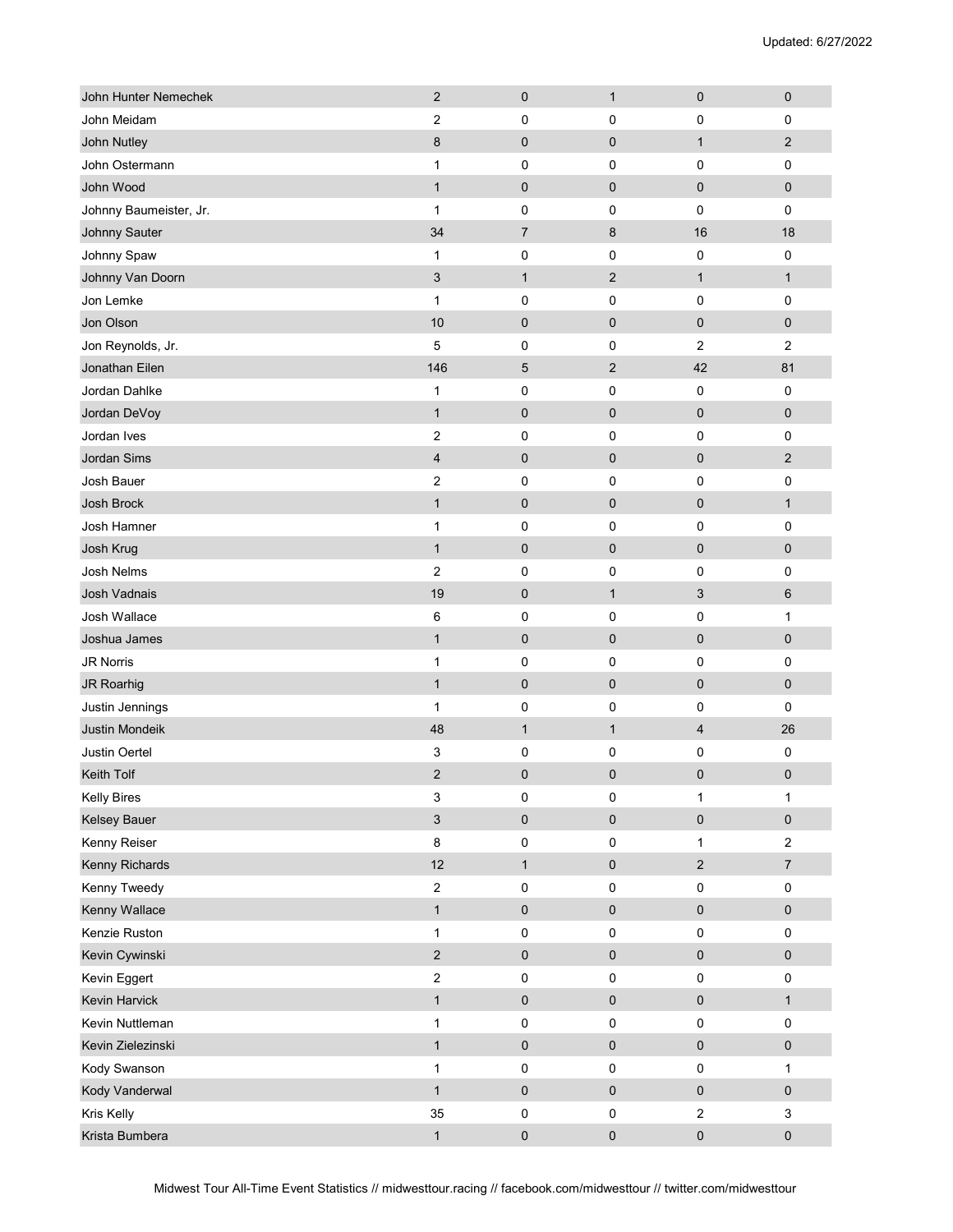| Kyle Benjamin            | 3                         | 0            | $\pmb{0}$        | 0                | 0                         |
|--------------------------|---------------------------|--------------|------------------|------------------|---------------------------|
| Kyle Brinkmann           | $\mathbf{1}$              | 0            | $\mathbf 0$      | $\mathbf 0$      | $\pmb{0}$                 |
| Kyle Busch               | 9                         | 3            | 4                | 4                | 6                         |
| <b>Kyle Calmes</b>       | 49                        | $\pmb{0}$    | $\mathbf 0$      | $\mathbf{1}$     | 3                         |
| Kyle Gennett             | $\mathbf{1}$              | 0            | $\pmb{0}$        | 0                | $\pmb{0}$                 |
| Kyle Hinrichs            | $\mathbf{1}$              | $\pmb{0}$    | $\pmb{0}$        | $\pmb{0}$        | 0                         |
| Kyle Kinder              | 1                         | 0            | 0                | 0                | $\pmb{0}$                 |
| <b>Landon Cassill</b>    | $\mathbf{1}$              | 0            | $\pmb{0}$        | $\mathbf{1}$     | $\mathbf{1}$              |
| <b>Landry Potter</b>     | $\mathbf{1}$              | 0            | 0                | 0                | $\pmb{0}$                 |
| Lane Brenden             | $\overline{2}$            | 0            | $\pmb{0}$        | $\mathbf 0$      | $\pmb{0}$                 |
| Larry Schuler            | 7                         | 0            | $\mathbf 0$      | 0                | $\pmb{0}$                 |
| Lauren Bush              | $\mathbf{1}$              | 0            | $\pmb{0}$        | $\mathbf 0$      | $\pmb{0}$                 |
| Len Nowosel              | $\mathbf{1}$              | 0            | $\pmb{0}$        | 0                | $\pmb{0}$                 |
| Levon VanDerGeest        | 13                        | 0            | $\pmb{0}$        | $\pmb{0}$        | $\sqrt{3}$                |
| Louis Goss               | $\mathbf{1}$              | 0            | 0                | 0                | $\pmb{0}$                 |
| <b>Lowell Bennett</b>    | $\overline{\mathcal{A}}$  | 0            | $\mathbf 0$      | $\mathbf 0$      | 0                         |
| Luke Fenhaus             | 22                        | 1            | $\boldsymbol{2}$ | 6                | 14                        |
| Luke Westenberg          | $\mathbf{1}$              | $\pmb{0}$    | $\pmb{0}$        | $\pmb{0}$        | $\pmb{0}$                 |
| Mark Eswein              | 17                        | 0            | $\mathbf 0$      | 4                | $\overline{7}$            |
| <b>Mark Hartline</b>     | $\overline{\mathbf{4}}$   | 0            | $\pmb{0}$        | $\pmb{0}$        | 0                         |
| <b>Mark Kraus</b>        | 63                        | 0            | 0                | 3                | 11                        |
| <b>Mark Lamoreaux</b>    | $\overline{2}$            | $\mathbf 0$  | $\pmb{0}$        | $\mathbf 0$      | $\pmb{0}$                 |
| Mark Lamoreux            | 9                         | 0            | 0                | 0                | 0                         |
| Mark Mackesy             | 11                        | $\mathbf{1}$ | $\pmb{0}$        | $\overline{2}$   | $\overline{c}$            |
| Mark Sontag, Jr.         | $\mathbf{1}$              | 0            | $\pmb{0}$        | 0                | $\pmb{0}$                 |
| <b>Marshall Beck</b>     | $\mathbf 2$               | 0            | $\pmb{0}$        | $\pmb{0}$        | $\pmb{0}$                 |
| <b>Mason Mingus</b>      | $\boldsymbol{2}$          | 0            | 0                | 0                | $\pmb{0}$                 |
| <b>Mason Mitchell</b>    | $\mathbf 5$               | 0            | $\mathbf 0$      | $\mathbf 0$      | $\pmb{0}$                 |
| Matt Craig               | 1                         | 0            | $\mathbf 0$      | 0                | $\pmb{0}$                 |
| Matt Goede               | 6                         | 0            | $\pmb{0}$        | $\pmb{0}$        | $\overline{2}$            |
| Matt Hall                | 1                         | 0            | 0                | 0                | $\pmb{0}$                 |
| Matt Kenseth             | $\overline{7}$            | $\mathbf{1}$ | $\mathbf{1}$     | $\overline{4}$   | $\mathbf 5$               |
| Matt Kocourek            | 57                        | 0            | $\mathbf 0$      | $\overline{2}$   | $10$                      |
| Matt Pyburn              | $\overline{2}$            | 0            | $\mathbf 0$      | $\pmb{0}$        | $\pmb{0}$                 |
| Matt Tifft               | 18                        | 0            | 1                | $\boldsymbol{2}$ | 6                         |
| <b>Matthew Henderson</b> | $\ensuremath{\mathsf{3}}$ | $\pmb{0}$    | $\pmb{0}$        | $\pmb{0}$        | $\mathbf{1}$              |
| Max Kahler               | $\overline{7}$            | 0            | $\pmb{0}$        | $\mathbf{1}$     | $\mathbf{1}$              |
| Max McNamara             | $\mathbf{1}$              | $\pmb{0}$    | $\pmb{0}$        | $\pmb{0}$        | $\pmb{0}$                 |
| Maxwell Schultz          | 3                         | 0            | $\pmb{0}$        | $\pmb{0}$        | $\mathbf{1}$              |
| MG Gajewski              | $\boldsymbol{9}$          | 0            | $\pmb{0}$        | $\mathbf{1}$     | $\ensuremath{\mathsf{3}}$ |
| Michael Anthony          | $\boldsymbol{2}$          | 0            | $\pmb{0}$        | 0                | $\pmb{0}$                 |
| Michael Bachaus          | $\mathbf{1}$              | 0            | $\pmb{0}$        | $\pmb{0}$        | $\pmb{0}$                 |
| Michael Bilderback       | 36                        | 0            | 1                | 3                | 8                         |
| Michael Gunderson        | $\overline{7}$            | $\pmb{0}$    | $\pmb{0}$        | $\pmb{0}$        | $\pmb{0}$                 |
| Michael Ostdiek          | 21                        | 0            | $\pmb{0}$        | $\pmb{0}$        | $\ensuremath{\mathsf{3}}$ |
| <b>Michael Pickens</b>   | $\overline{\mathbf{4}}$   | $\pmb{0}$    | $\pmb{0}$        | $\pmb{0}$        | $\mathbf{1}$              |
| Michael Sauter           | 3                         | 0            | $\pmb{0}$        | $\pmb{0}$        | $\mathbf{1}$              |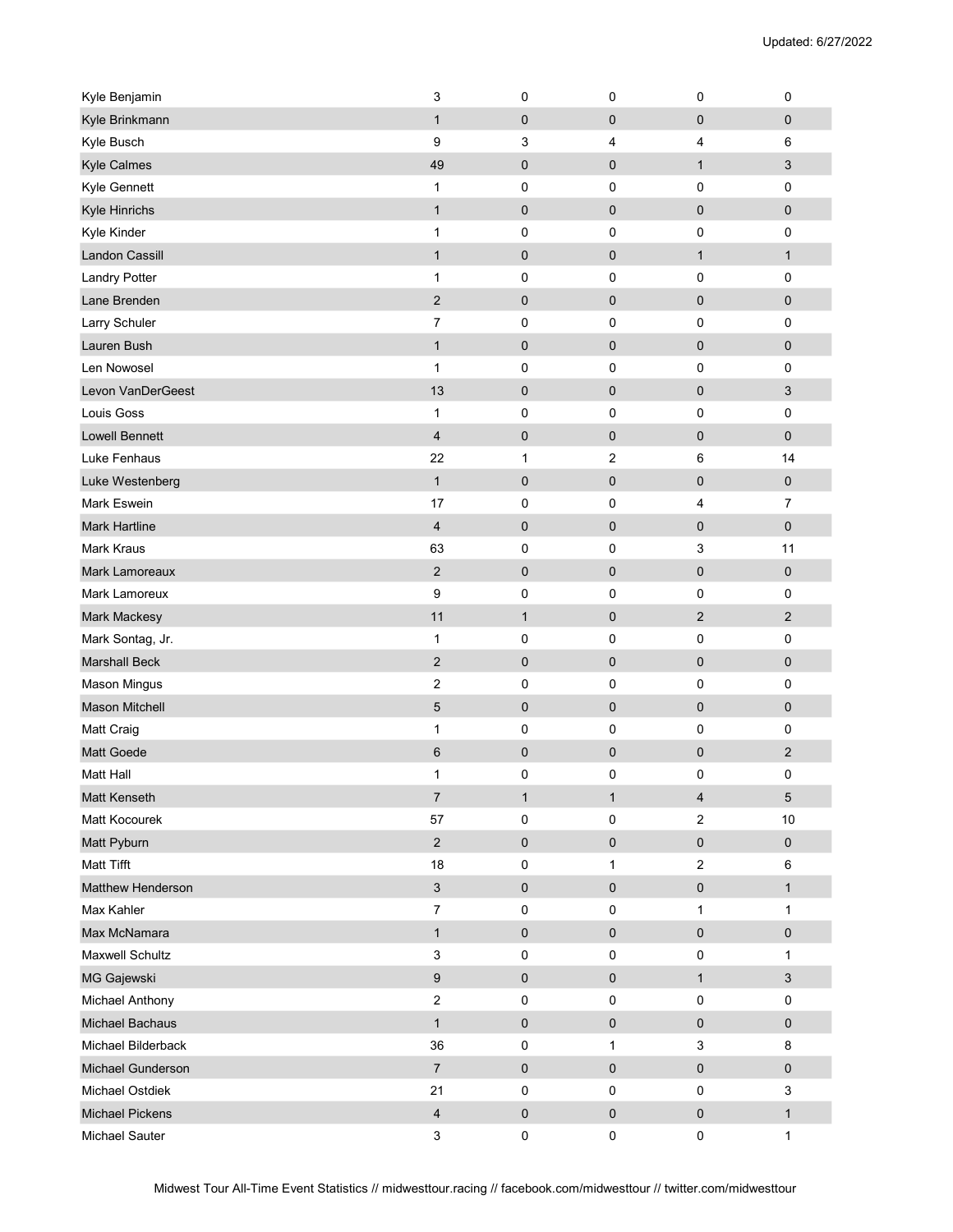| Mickey Schallie        | $\mathbf{1}$            | 0                         | $\pmb{0}$    | $\pmb{0}$       | $\pmb{0}$      |
|------------------------|-------------------------|---------------------------|--------------|-----------------|----------------|
| Mike Beyer             | 7                       | 0                         | $\mathbf 0$  | 0               | $\mathbf 0$    |
| Mike Carlson           | $\overline{7}$          | 0                         | $\mathbf 0$  | $\pmb{0}$       | 0              |
| Mike Gardner           | 1                       | 0                         | $\mathbf 0$  | 0               | $\pmb{0}$      |
| <b>Mike Heiss</b>      | $\mathbf{1}$            | 0                         | $\pmb{0}$    | $\mathbf 0$     | $\mathbf{1}$   |
| Mike Lichtfeld         | 4                       | 0                         | $\mathbf 0$  | 0               | $\pmb{0}$      |
| Mike Meyerhofer        | $\mathbf{1}$            | 0                         | $\mathbf 0$  | $\mathbf 0$     | $\pmb{0}$      |
| Mike Reichenberger     | $\boldsymbol{2}$        | 0                         | $\pmb{0}$    | 0               | $\pmb{0}$      |
| Mike Richer            | $\mathbf{1}$            | 0                         | $\pmb{0}$    | $\pmb{0}$       | $\pmb{0}$      |
| <b>Mike Tetzlaff</b>   | $\overline{2}$          | 0                         | $\mathbf 0$  | 0               | $\pmb{0}$      |
| Mike White             | $\overline{2}$          | 0                         | $\mathbf 0$  | $\mathbf 0$     | $\pmb{0}$      |
| <b>Mikie Breiner</b>   | 5                       | 0                         | 0            | 0               | $\pmb{0}$      |
| Mitch Curran           | $\sqrt{2}$              | 0                         | $\pmb{0}$    | $\pmb{0}$       | 0              |
| <b>Mitch Garfield</b>  | 1                       | 0                         | $\mathbf 0$  | $\mathbf 0$     | $\pmb{0}$      |
| Molly Rhoads           | $\overline{\mathbf{4}}$ | 0                         | $\pmb{0}$    | $\pmb{0}$       | 0              |
| Natalie Decker         | 18                      | 0                         | $\mathbf 0$  | $\mathbf{1}$    | $\overline{7}$ |
| Nathan Haseleu         | 98                      | 9                         | 10           | 49              | 76             |
| Nathan Kelly           | $\mathbf{1}$            | 0                         | 0            | 0               | $\pmb{0}$      |
| Neil Knoblock          | $6\phantom{1}$          | 0                         | $\pmb{0}$    | $\mathbf 0$     | $\pmb{0}$      |
| <b>Nick Barstad</b>    | 18                      | 0                         | $\pmb{0}$    | $\overline{4}$  | 5              |
| Nick Gullata           | $\mathbf{1}$            | 0                         | $\pmb{0}$    | $\mathbf 0$     | $\pmb{0}$      |
| <b>Nick Mahlik</b>     | 5                       | 0                         | $\pmb{0}$    | $\mathbf 0$     | $\pmb{0}$      |
| Nick Murgic            | 81                      | $\mathbf{1}$              | $\mathbf 0$  | 11              | 31             |
| <b>Nick Neville</b>    | 16                      | 0                         | 0            | $\mathbf{1}$    | 4              |
| <b>Nick Panitzke</b>   | 53                      | 0                         | $\mathbf{1}$ | $5\phantom{.0}$ | 17             |
| Nick Schumacher        | $\mathbf{1}$            | 0                         | $\pmb{0}$    | 0               | $\pmb{0}$      |
| Nick Wagner            | $\mathbf{1}$            | 0                         | $\pmb{0}$    | $\pmb{0}$       | $\pmb{0}$      |
| Noah Gragson           | 1                       | 0                         | $\pmb{0}$    | 0               | $\pmb{0}$      |
| Paige Decker           | 3                       | 0                         | $\pmb{0}$    | $\mathbf 0$     | $\pmb{0}$      |
| Pat Kelly              | 2                       | 0                         | 0            | 0               | $\pmb{0}$      |
| <b>Paul Neisus</b>     | $\mathbf{1}$            | 0                         | $\pmb{0}$    | $\mathbf 0$     | $\pmb{0}$      |
| Paul Paine             | 23                      | 0                         | $\pmb{0}$    | $\pmb{0}$       | $\overline{c}$ |
| Paul Shafer Jr.        | 61                      | $\ensuremath{\mathsf{3}}$ | $\sqrt{3}$   | $20\,$          | $30\,$         |
| Pete Moore             | $\mathbf{1}$            | 0                         | $\pmb{0}$    | $\pmb{0}$       | $\pmb{0}$      |
| Pete Vandermolen       | $\boldsymbol{9}$        | 0                         | $\pmb{0}$    | $\pmb{0}$       | $\pmb{0}$      |
| Peter Cozzolino        | $\mathbf{1}$            | 0                         | $\pmb{0}$    | $\pmb{0}$       | $\mathbf{1}$   |
| <b>Preston Peltier</b> | $\mathbf{1}$            | $\pmb{0}$                 | $\pmb{0}$    | $\mathbf{1}$    | $\mathbf{1}$   |
| Race McComb            | $\mathbf{1}$            | 0                         | $\pmb{0}$    | $\pmb{0}$       | $\pmb{0}$      |
| Randy Coghlan          | $\mathbf{1}$            | $\mathsf{O}\xspace$       | $\mathbf 0$  | $\pmb{0}$       | $\pmb{0}$      |
| Randy Rogers           | $\mathbf{1}$            | 0                         | $\pmb{0}$    | $\pmb{0}$       | 0              |
| Randy Schuler          | $\mathbf{1}$            | $\pmb{0}$                 | $\pmb{0}$    | $\pmb{0}$       | $\pmb{0}$      |
| Rayce Haase            | $\mathbf{1}$            | 0                         | $\pmb{0}$    | $\pmb{0}$       | $\pmb{0}$      |
| Reagan May             | $\mathbf{1}$            | $\pmb{0}$                 | $\pmb{0}$    | $\pmb{0}$       | $\pmb{0}$      |
| Rich Bickle            | 60                      | $\overline{c}$            | $\pmb{0}$    | 16              | 27             |
| Rich Loch              | 29                      | $\pmb{0}$                 | $\pmb{0}$    | $\mathbf{1}$    | $\mathsf 3$    |
| Rich Schumann Jr.      | $\,$ 5 $\,$             | 0                         | $\pmb{0}$    | $\pmb{0}$       | $\pmb{0}$      |
| Richard Ruckh          | $\mathbf{1}$            | 0                         | $\pmb{0}$    | $\pmb{0}$       | $\pmb{0}$      |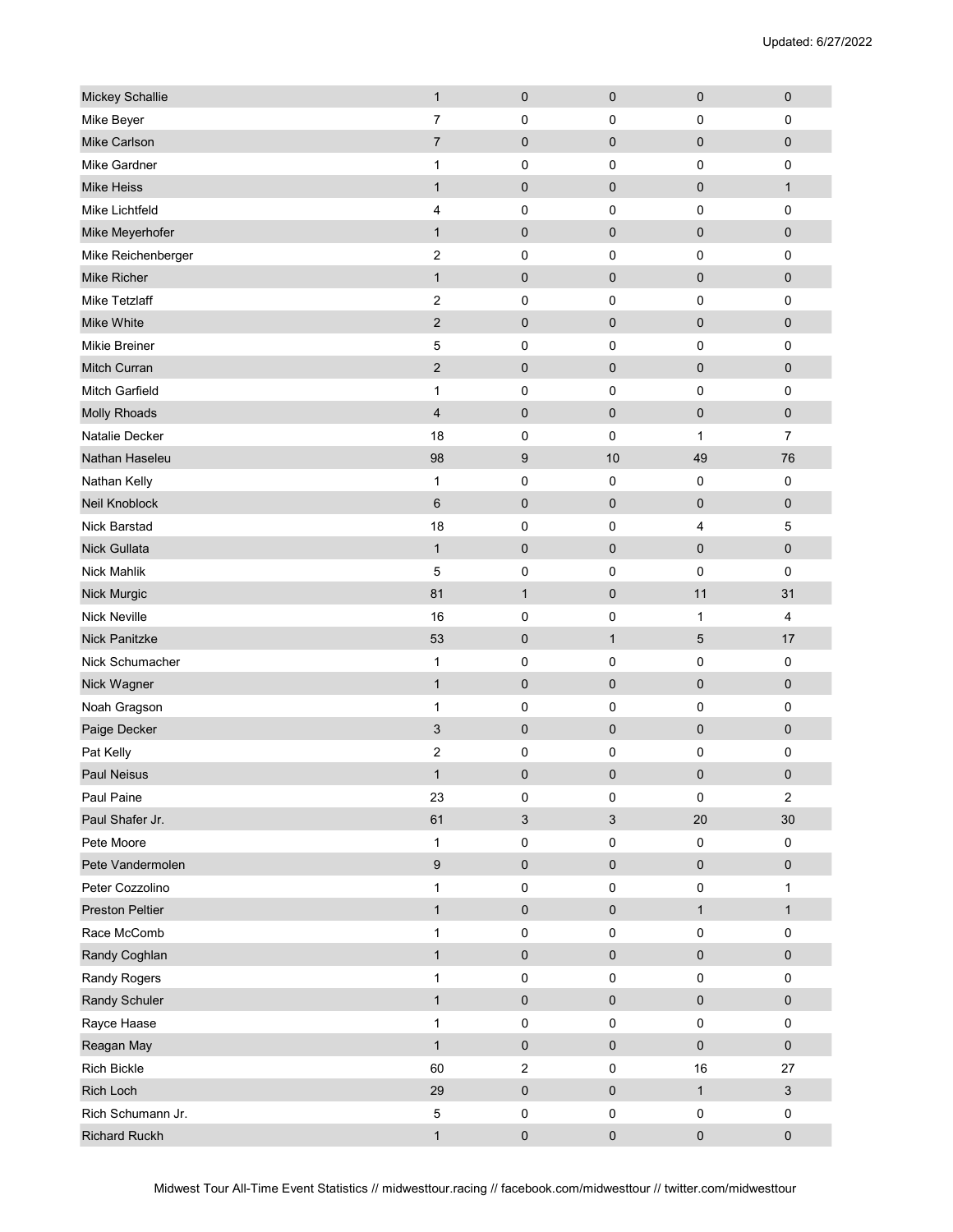| <b>Rick Burns</b>      | 1                       | 0              | $\mathbf 0$  | $\mathbf 0$      | $\pmb{0}$        |
|------------------------|-------------------------|----------------|--------------|------------------|------------------|
| <b>Rick Corso</b>      | 4                       | 0              | $\pmb{0}$    | $\pmb{0}$        | $\pmb{0}$        |
| <b>Rick Turner</b>     | 3                       | 0              | $\pmb{0}$    | 0                | 0                |
| <b>Ricky Baker</b>     | 43                      | $\overline{2}$ | $\pmb{0}$    | 8                | 16               |
| Riley Stenjem          | 6                       | 0              | $\mathbf 0$  | $\mathbf{1}$     | 4                |
| <b>Rita Fields</b>     | $\mathbf{1}$            | 0              | $\pmb{0}$    | $\pmb{0}$        | $\pmb{0}$        |
| Ritch Johnson          | 1                       | 0              | $\pmb{0}$    | 0                | $\pmb{0}$        |
| RJ Braun               | $\overline{\mathbf{4}}$ | $\pmb{0}$      | $\pmb{0}$    | $\pmb{0}$        | $\pmb{0}$        |
| Robb Vanderloop        | $\overline{7}$          | 0              | $\pmb{0}$    | 0                | $\mathbf{1}$     |
| Robbie Iverson         | $\mathbf{1}$            | $\pmb{0}$      | $\mathbf 0$  | $\mathbf 0$      | $\pmb{0}$        |
| Robert Maynor          | $\overline{\mathbf{c}}$ | 0              | $\mathbf 0$  | 0                | $\pmb{0}$        |
| Rod Wheeler            | 5                       | $\pmb{0}$      | $\pmb{0}$    | $\mathbf 0$      | $\pmb{0}$        |
| Ron Hornaday           | 4                       | 0              | $\pmb{0}$    | $\mathbf{1}$     | $\mathbf{1}$     |
| Ronnie Rihn            | $6\phantom{1}$          | 0              | $\pmb{0}$    | $\pmb{0}$        | $\pmb{0}$        |
| Ross Kenseth           | 30                      | 4              | 1            | 12               | 18               |
| Ross Zumbach           | $\mathbf{1}$            | 0              | $\pmb{0}$    | $\pmb{0}$        | $\pmb{0}$        |
| Russ Blakeley          | 34                      | 0              | 0            | 1                | 4                |
| <b>Rusty Wallace</b>   | $\mathbf{1}$            | 0              | $\mathbf 0$  | $\pmb{0}$        | $\pmb{0}$        |
| Ryan Carlson           | 1                       | 0              | $\mathbf 0$  | 0                | $\pmb{0}$        |
| Ryan Destefano         | $\overline{2}$          | $\pmb{0}$      | $\pmb{0}$    | $\pmb{0}$        | $\pmb{0}$        |
| Ryan Farrell           | 25                      | 0              | $\mathbf 0$  | 1                | 3                |
| Ryan Hinner            | $\,6$                   | $\pmb{0}$      | $\pmb{0}$    | $\pmb{0}$        | $\pmb{0}$        |
| Ryan Hood              | 1                       | 0              | 0            | 0                | $\pmb{0}$        |
| Ryan Johnson           | 5                       | $\pmb{0}$      | $\mathbf{1}$ | $\mathbf{1}$     | $\mathbf{1}$     |
| Ryan Lynch             | $\overline{\mathbf{c}}$ | 0              | $\mathbf 0$  | 0                | $\pmb{0}$        |
| Sam Mayer              | $\mathbf{1}$            | 0              | $\pmb{0}$    | $\pmb{0}$        | $\pmb{0}$        |
| Sammy Smith            | 4                       | 0              | $\pmb{0}$    | $\boldsymbol{2}$ | $\mathbf 2$      |
| Sawyer Effertz         | $\sqrt{2}$              | 0              | $\pmb{0}$    | $\pmb{0}$        | $\pmb{0}$        |
| Scott Blake            | $\boldsymbol{2}$        | 0              | $\pmb{0}$    | 0                | $\pmb{0}$        |
| Scott Koerner          | $\overline{7}$          | 0              | $\mathbf 0$  | $\mathbf 0$      | $\pmb{0}$        |
| <b>Scott Patrick</b>   | 2                       | 0              | 0            | 0                | $\pmb{0}$        |
| Scott Stanchina        | 4                       | 0              | $\pmb{0}$    | $\pmb{0}$        | $\pmb{0}$        |
| Scott Tomasik          | 3                       | 0              | $\mathbf 0$  | $\mathbf 0$      | $\pmb{0}$        |
| Scott Wimmer           | $\mathfrak{S}$          | 0              | $\pmb{0}$    | $\pmb{0}$        | $\pmb{0}$        |
| Seth Moody             | $\mathbf{1}$            | 0              | $\pmb{0}$    | $\pmb{0}$        | $\pmb{0}$        |
| Shane Morrissey        | $\overline{2}$          | $\pmb{0}$      | $\pmb{0}$    | $\pmb{0}$        | $\pmb{0}$        |
| Shaun Scheel           | $\mathbf 5$             | 0              | $\pmb{0}$    | $\pmb{0}$        | $\boldsymbol{2}$ |
| Shawn Grace            | $\mathbf{1}$            | 0              | $\pmb{0}$    | $\pmb{0}$        | $\pmb{0}$        |
| Shawn Majkrzak         | $\mathbf 2$             | $\pmb{0}$      | $\pmb{0}$    | $\pmb{0}$        | $\pmb{0}$        |
| Skylar Holzhausen      | 64                      | $\overline{c}$ | $\mathbf{1}$ | 19               | $36\,$           |
| <b>Spencer Wauters</b> | $\boldsymbol{2}$        | 0              | $\pmb{0}$    | $\pmb{0}$        | $\pmb{0}$        |
| <b>Steve Anderson</b>  | 11                      | 0              | $\pmb{0}$    | $\mathbf{1}$     | $\overline{4}$   |
| Steve Apel             | 6                       | 0              | $\pmb{0}$    | $\pmb{0}$        | $\mathbf 0$      |
| Steve Carlson          | 53                      | 11             | $\,6\,$      | 28               | $39\,$           |
| <b>Steve Dobbratz</b>  | $\mathbf{1}$            | 0              | $\pmb{0}$    | $\pmb{0}$        | $\pmb{0}$        |
| <b>Steve Dorer</b>     | $\sqrt{2}$              | $\pmb{0}$      | $\mathbf 0$  | $\pmb{0}$        | $\pmb{0}$        |
| Steve Holzhausen       | 21                      | 1              | 1            | $\boldsymbol{9}$ | 13               |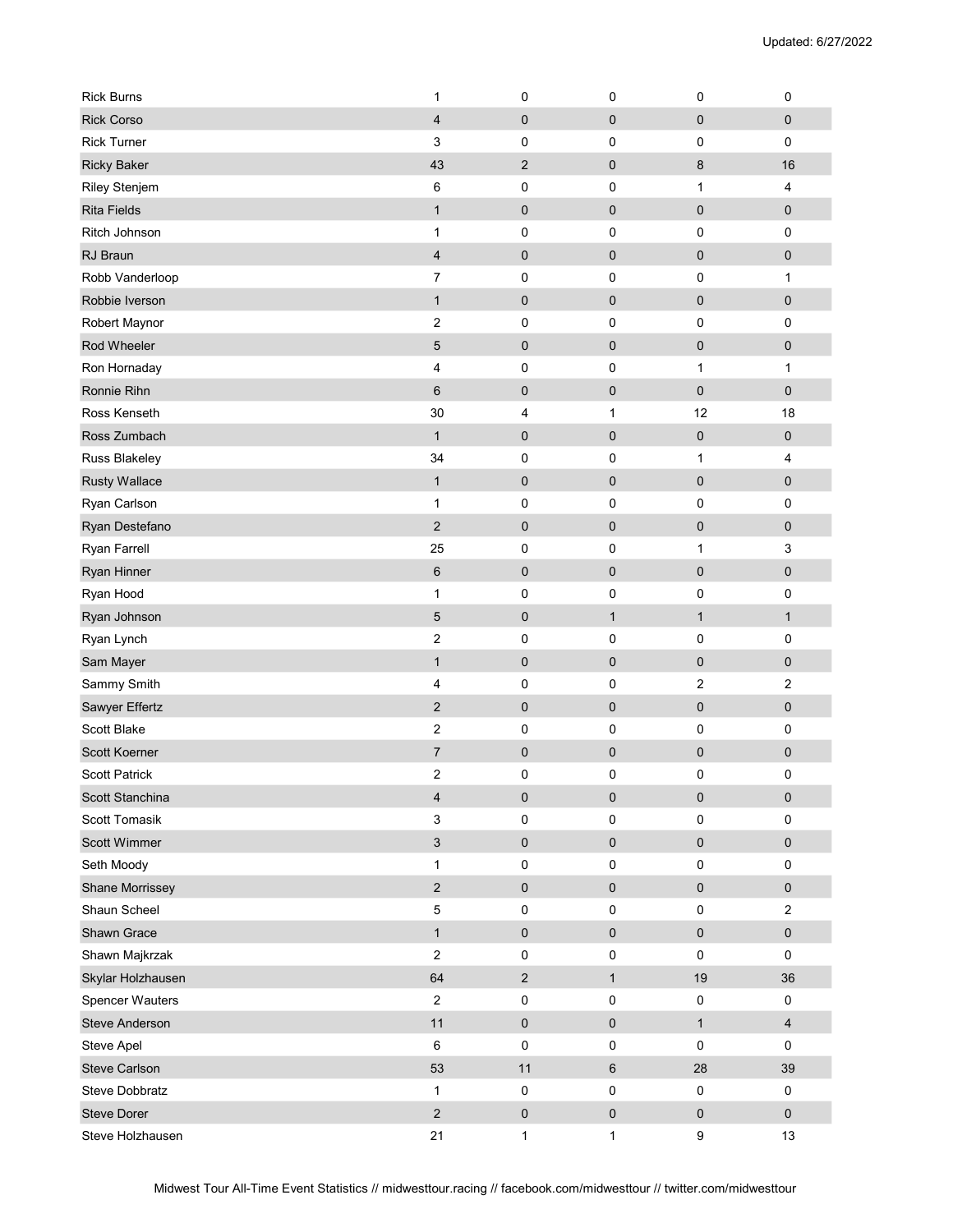| <b>Steve Lichtfeld</b>  | $\mathbf{1}$              | $\pmb{0}$               | $\pmb{0}$      | $\pmb{0}$      | $\pmb{0}$    |
|-------------------------|---------------------------|-------------------------|----------------|----------------|--------------|
| <b>Steve Rubeck</b>     | $\overline{7}$            | $\mathbf 0$             | 0              | 0              | $\mathbf 0$  |
| Steve Seligman          | $\mathbf{1}$              | $\pmb{0}$               | $\pmb{0}$      | $\pmb{0}$      | $\pmb{0}$    |
| Steve Wallace           | 3                         | $\pmb{0}$               | 0              | 0              | 2            |
| Stevie Campbell         | $\mathbf{1}$              | $\pmb{0}$               | $\mathbf 0$    | $\mathbf 0$    | $\pmb{0}$    |
| <b>Tanner Whitten</b>   | $\mathbf{1}$              | $\pmb{0}$               | 0              | 0              | $\pmb{0}$    |
| <b>Terry Baldry</b>     | $\overline{2}$            | $\pmb{0}$               | $\pmb{0}$      | $\mathbf 0$    | $\mathbf{1}$ |
| Terry Schoppenhorst     | $\mathbf{1}$              | 0                       | 0              | $\pmb{0}$      | $\pmb{0}$    |
| Thayran Rezin           | $\mathbf{1}$              | $\pmb{0}$               | $\pmb{0}$      | $\pmb{0}$      | $\pmb{0}$    |
| Thor Anderson           | 36                        | 0                       | 0              | $\overline{2}$ | $\,6\,$      |
| <b>Tim Cox</b>          | $\mathbf{1}$              | $\pmb{0}$               | $\mathbf 0$    | $\pmb{0}$      | $\pmb{0}$    |
| <b>Tim Debos</b>        | $\mathbf{1}$              | $\pmb{0}$               | 0              | 1              | $\mathbf{1}$ |
| <b>Tim Hintt</b>        | $\mathbf{1}$              | $\pmb{0}$               | $\pmb{0}$      | $\pmb{0}$      | $\pmb{0}$    |
| <b>Tim Hintz</b>        | 5                         | $\pmb{0}$               | 0              | 0              | $\pmb{0}$    |
| Tim Lampman             | 4                         | $\pmb{0}$               | $\pmb{0}$      | $\pmb{0}$      | $\pmb{0}$    |
| <b>Tim Plummer</b>      | $\boldsymbol{2}$          | 0                       | 0              | 0              | $\pmb{0}$    |
| <b>Tim Rothe</b>        | $\overline{\mathbf{4}}$   | $\pmb{0}$               | $\pmb{0}$      | $\pmb{0}$      | $\mathbf{1}$ |
| <b>Tim Sauter</b>       | 21                        | 0                       | 0              | 3              | 9            |
| <b>Tim Schendel</b>     | 58                        | $\overline{\mathbf{4}}$ | $\mathbf{2}$   | 13             | 28           |
| Tim Springstroh         | $\mathbf{3}$              | 0                       | 0              | $\mathbf 0$    | $\pmb{0}$    |
| <b>Todd Hansen</b>      | $\overline{7}$            | $\pmb{0}$               | 0              | $\pmb{0}$      | $\pmb{0}$    |
| <b>Todd Kluever</b>     | 3                         | $\pmb{0}$               | 0              | $\pmb{0}$      | 1            |
| <b>Todd Stapleman</b>   | $\mathbf{1}$              | $\pmb{0}$               | $\pmb{0}$      | $\pmb{0}$      | $\pmb{0}$    |
| Tom Gee, Jr.            | $\overline{7}$            | $\pmb{0}$               | 0              | 0              | $\sqrt{2}$   |
| <b>Tom Lindquist</b>    | $\overline{7}$            | $\pmb{0}$               | $\mathbf 0$    | $\mathbf 0$    | $\pmb{0}$    |
| <b>Tom Muhr</b>         | $\overline{2}$            | $\pmb{0}$               | 0              | 0              | $\pmb{0}$    |
| Tommy Knippenberg       | $\mathbf{1}$              | $\pmb{0}$               | $\pmb{0}$      | $\pmb{0}$      | $\pmb{0}$    |
| Tommy Pecaro            | 5                         | 0                       | 0              | 0              | $\pmb{0}$    |
| Toni Brutti             | $\mathbf{1}$              | $\pmb{0}$               | $\pmb{0}$      | $\pmb{0}$      | $\pmb{0}$    |
| <b>Tony Brewer</b>      | 1                         | 0                       | 0              | 0              | 0            |
| Tony Scalpelli, Jr.     | $\mathbf 2$               | $\pmb{0}$               | $\mathbf 0$    | 0              | $\pmb{0}$    |
| Tony Stewart            | $\mathbf{1}$              | $\pmb{0}$               | 0              | $\pmb{0}$      | $\mathbf 0$  |
| <b>Tony Strupp</b>      | $\overline{\mathbf{4}}$   | $\pmb{0}$               | $\pmb{0}$      | $\pmb{0}$      | $\pmb{0}$    |
| <b>Tracy Schuler</b>    | $\mathbf 1$               | $\pmb{0}$               | $\pmb{0}$      | 0              | $\pmb{0}$    |
| <b>Travis Braden</b>    | $\sqrt{5}$                | $\pmb{0}$               | $\pmb{0}$      | $\mathbf{1}$   | $\mathbf{1}$ |
| <b>Travis Dassow</b>    | 16                        | $\pmb{0}$               | $\pmb{0}$      | $\mathbf{1}$   | $\mathbf 5$  |
| <b>Travis Kvapil</b>    | $\mathfrak{S}$            | $\pmb{0}$               | $\pmb{0}$      | $\pmb{0}$      | $\pmb{0}$    |
| <b>Travis Rhodewald</b> | $\mathbf{1}$              | $\mathsf 0$             | $\pmb{0}$      | $\pmb{0}$      | $\pmb{0}$    |
| <b>Travis Sauter</b>    | 80                        | $\boldsymbol{9}$        | $\overline{2}$ | $30\,$         | 50           |
| Travis Thompson         | $\mathbf{1}$              | $\pmb{0}$               | $\pmb{0}$      | $\pmb{0}$      | $\pmb{0}$    |
| <b>Travis Volm</b>      | $\mathfrak{S}$            | $\pmb{0}$               | $\pmb{0}$      | $\pmb{0}$      | $\pmb{0}$    |
| <b>Trent Snyder</b>     | $\,6\,$                   | 0                       | 0              | $\mathbf{1}$   | 1            |
| <b>Trevor Millikan</b>  | $\mathbf{1}$              | $\mathsf{O}\xspace$     | $\pmb{0}$      | $\pmb{0}$      | $\pmb{0}$    |
| <b>Trevor Stewart</b>   | $\ensuremath{\mathsf{3}}$ | $\mathsf 0$             | 0              | $\pmb{0}$      | $\pmb{0}$    |
| Trevor Vandermolen      | $\sqrt{3}$                | $\pmb{0}$               | $\pmb{0}$      | $\pmb{0}$      | $\pmb{0}$    |
| <b>Trey Mitchell</b>    | $\overline{c}$            | $\pmb{0}$               | $\pmb{0}$      | $\pmb{0}$      | $\pmb{0}$    |
| <b>Tristan Swanson</b>  | $\overline{\mathbf{4}}$   | $\pmb{0}$               | $\pmb{0}$      | $\pmb{0}$      | $\sqrt{2}$   |